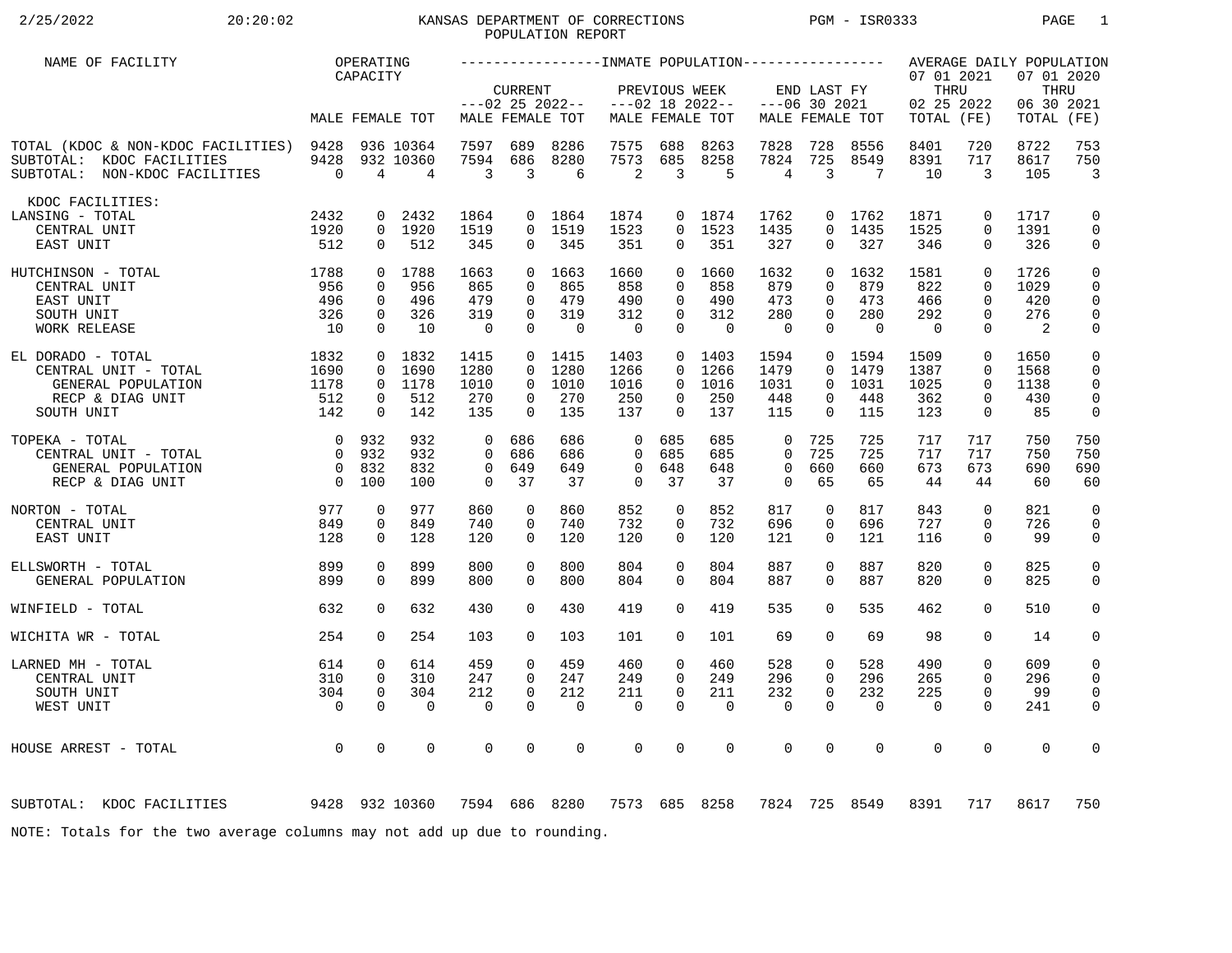| 2/25/2022<br>20:20:02                                                                                                                                                                                                                                   |                                                              |                                                                  |                                                        |                                                   |                                                             | POPULATION REPORT                                     | KANSAS DEPARTMENT OF CORRECTIONS                  |                                                     |                                                         | $PGM - ISR0333$                                     |                                            |                                                 |                                                                                                   |                                               | PAGE                        | -2                                                                         |
|---------------------------------------------------------------------------------------------------------------------------------------------------------------------------------------------------------------------------------------------------------|--------------------------------------------------------------|------------------------------------------------------------------|--------------------------------------------------------|---------------------------------------------------|-------------------------------------------------------------|-------------------------------------------------------|---------------------------------------------------|-----------------------------------------------------|---------------------------------------------------------|-----------------------------------------------------|--------------------------------------------|-------------------------------------------------|---------------------------------------------------------------------------------------------------|-----------------------------------------------|-----------------------------|----------------------------------------------------------------------------|
| NAME OF FACILITY                                                                                                                                                                                                                                        |                                                              | OPERATING<br>CAPACITY                                            |                                                        |                                                   | <b>CURRENT</b>                                              |                                                       |                                                   | PREVIOUS WEEK                                       |                                                         |                                                     | END LAST FY                                |                                                 | ------------------NMATE POPULATION---------------- AVERAGE DAILY POPULATION<br>07 01 2021<br>THRU |                                               | 07 01 2020<br>THRU          |                                                                            |
| MALE FEMALE TOT<br>NON-KDOC FACILITIES                                                                                                                                                                                                                  |                                                              |                                                                  |                                                        |                                                   |                                                             | MALE FEMALE TOT                                       | $---02$ 25 2022-- $---02$ 18 2022--               |                                                     | MALE FEMALE TOT                                         | $---06$ 30 2021                                     |                                            | MALE FEMALE TOT                                 | 02 25 2022<br>TOTAL (FE)                                                                          |                                               | 06 30 2021<br>TOTAL (FE)    |                                                                            |
| LARNED STATE HOSPITAL - TOTAL<br>PSYCHIATRIC UNIT                                                                                                                                                                                                       | 0<br>$\Omega$                                                | 4<br>$\overline{4}$                                              | 4<br>$\overline{4}$                                    | 0<br>$\Omega$                                     | $\frac{3}{3}$                                               | $\frac{3}{3}$                                         | $\begin{matrix} 0 \\ 0 \end{matrix}$              | $\frac{3}{3}$                                       | $\frac{3}{3}$                                           | $\frac{1}{1}$                                       | $\frac{3}{3}$                              | $\overline{4}$                                  | $\frac{3}{3}$                                                                                     | $\frac{3}{3}$                                 | 4<br>$\overline{4}$         | $\frac{3}{3}$                                                              |
| CONTRACT JAIL PLACEMENT - TOTAL<br>COUNTY<br>OUT-OF-STATE<br>JO CTY RESIDENTIAL CENTER WR                                                                                                                                                               | $\overline{0}$<br>$\overline{0}$<br>$\mathsf{O}$<br>$\Omega$ | $\mathbf 0$<br>$\overline{0}$<br>$\mathsf{O}\xspace$<br>$\Omega$ | $\mathbf 0$<br>$\mathsf{O}$<br>$\mathbf 0$<br>$\Omega$ | 3<br>$\mathsf{O}$<br>$\mathsf{O}$<br>$\mathbf{3}$ | 0<br>$\begin{smallmatrix}0\\0\end{smallmatrix}$<br>$\Omega$ | 3<br>$\overline{0}$<br>$\overline{0}$<br>$\mathbf{R}$ | $\overline{a}$<br>$\overline{0}$<br>$\frac{0}{2}$ | 0<br>$\mathsf 0$<br>$\mathsf{O}\xspace$<br>$\Omega$ | 2<br>$\overline{0}$<br>$\overline{0}$<br>$\mathfrak{D}$ | 3<br>$\overline{0}$<br>$\mathsf{O}$<br>$\mathbf{z}$ | 0<br>$\mathsf{O}$<br>$\mathbb O$<br>$\cap$ | 3<br>$\mathbf 0$<br>$\mathbf 0$<br>$\mathbf{z}$ | $\mathsf{O}$<br>$\mathsf{O}$                                                                      | 0<br>$\mathsf{O}$<br>$\overline{0}$<br>$\cap$ | 101<br>47<br>55<br>$\Omega$ | $\mathbf 0$<br>$\overline{0}$<br>$\overline{\mathbf{0}}$<br>$\overline{0}$ |
| NON-KDOC FACILITIES<br>SUBTOTAL:                                                                                                                                                                                                                        | $\mathbf 0$                                                  | $\overline{4}$                                                   | $\overline{4}$                                         | $\overline{3}$                                    | $\overline{3}$                                              | 6                                                     | $\overline{2}$                                    | 3                                                   | 5                                                       | $\overline{4}$                                      | $\overline{3}$                             | $7\overline{ }$                                 | 10                                                                                                | 3                                             | 105                         | $\overline{3}$                                                             |
|                                                                                                                                                                                                                                                         |                                                              |                                                                  |                                                        |                                                   |                                                             |                                                       |                                                   |                                                     |                                                         |                                                     |                                            |                                                 | ------------------------------PAROLE POPULATION--------------------------                         |                                               |                             |                                                                            |
| IN-STATE CASELOAD TOTAL<br>KANSAS<br>COMPACT                                                                                                                                                                                                            |                                                              |                                                                  |                                                        | 4498<br>3372<br>1126                              | 708<br>412<br>296                                           | 5206<br>3784<br>1422                                  | 4505<br>3376<br>1129                              | 708<br>410<br>298                                   | 5213<br>3786<br>1427                                    | 4617<br>3478<br>1139                                | 413<br>308                                 | 721 5338<br>3891<br>1447                        | 5261<br>3824<br>1437                                                                              | 705<br>404<br>302                             | 5674<br>4212<br>1462        | 788<br>474<br>314                                                          |
| OUT-OF-STATE CASELOAD TOTAL                                                                                                                                                                                                                             |                                                              |                                                                  |                                                        | 861                                               | 79                                                          | 940                                                   | 856                                               | 81                                                  | 937                                                     | 853                                                 | 73                                         | 926                                             | 939                                                                                               | 76                                            | 898                         | 75                                                                         |
| and the contract were accepted to the contract of the contract of the contract of the contract of the contract of the contract of the contract of the contract of the contract of the contract of the contract of the contract<br>ABSCOND/WARRANT TOTAL |                                                              |                                                                  |                                                        | 286                                               | 70                                                          | 356                                                   | 289                                               | 69                                                  | 358                                                     | 259                                                 | 70                                         | 329                                             | 344                                                                                               | 67                                            | 337                         | 74                                                                         |
| and the contract were accepted to the<br>TOTAL                                                                                                                                                                                                          |                                                              |                                                                  |                                                        | 5645                                              | 857                                                         | 6502                                                  | 5650                                              | 858                                                 | 6508                                                    | 5729                                                |                                            | 864 6593                                        | 6544                                                                                              | 848                                           | 6909                        | 937                                                                        |
| <u> 1980 - Jan Alexandria (</u><br>***PRE-REVOCATION CASES                                                                                                                                                                                              |                                                              |                                                                  |                                                        | $\overline{0}$                                    | $\overline{0}$                                              | $\overline{0}$                                        | $\overline{0}$                                    | $\overline{0}$                                      | $\overline{0}$                                          | $\overline{0}$                                      | $\overline{0}$                             | $\mathbf{0}$                                    | $\overline{0}$                                                                                    | $\overline{0}$                                | $\overline{0}$              | $\overline{0}$                                                             |

\*\*\*PRE-REVOCATION CASES ARE INCLUDED IN THE INMATE POPULATION TOTAL

NOTE: Totals for the two average columns may not add up due to rounding.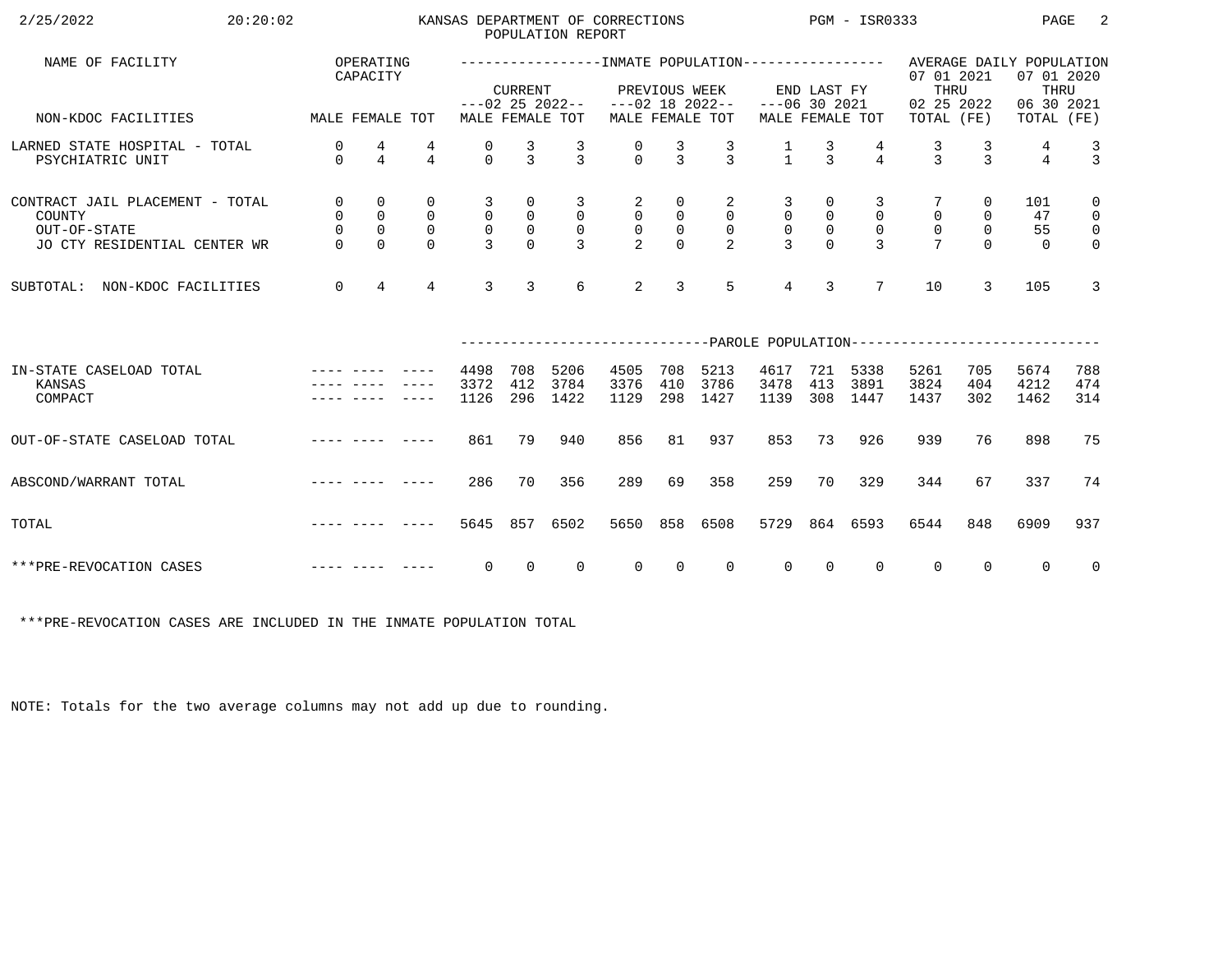# 2/25/2022 20:20:02 KANSAS DEPARTMENT OF CORRECTIONS PGM - ISR0333 PAGE 3POPULATION REPORT

## SUMMARY OF CHANGE

|                                                                                                                                        |      |                                                                                      | TOTAL (ALL INMATES)                                                                                                                                         |                                                 |     |                                                                                             | KDOC FACILITIES     |                                                                                                                                                                          |                  |                                                                    |     |                | NON-KDOC FACILITIES                                                                                                                            |                                                                                                 |                                  |                |            |                          |                            |                 | IN-STATE CASELOAD                                                                    |                                                                                                           |                                                                                                       |                                                                                       |                                              |  |
|----------------------------------------------------------------------------------------------------------------------------------------|------|--------------------------------------------------------------------------------------|-------------------------------------------------------------------------------------------------------------------------------------------------------------|-------------------------------------------------|-----|---------------------------------------------------------------------------------------------|---------------------|--------------------------------------------------------------------------------------------------------------------------------------------------------------------------|------------------|--------------------------------------------------------------------|-----|----------------|------------------------------------------------------------------------------------------------------------------------------------------------|-------------------------------------------------------------------------------------------------|----------------------------------|----------------|------------|--------------------------|----------------------------|-----------------|--------------------------------------------------------------------------------------|-----------------------------------------------------------------------------------------------------------|-------------------------------------------------------------------------------------------------------|---------------------------------------------------------------------------------------|----------------------------------------------|--|
|                                                                                                                                        |      | POPULATION                                                                           | MALE                                                                                                                                                        | CHANGE FROM<br>PREVIOUS MONTH<br>FEM            | TOT | POPULATION CHANGE FROM                                                                      |                     | MALE FEM                                                                                                                                                                 |                  | PREVIOUS MONTH                                                     | TOT |                | POPULATION CHANGE FROM                                                                                                                         |                                                                                                 | MALE FEM                         | PREVIOUS MONTH |            |                          | TOT                        |                 | POPULATION                                                                           |                                                                                                           | MALE                                                                                                  | CHANGE FROM<br>PREVIOUS MONTH<br>FEM                                                  | TOT                                          |  |
| JANUARY<br>FEBRUARY<br>MARCH<br>APRIL<br>MAY<br>JUNE<br>JULY<br><b>AUGUST</b><br>SEPTEMBER<br><b>OCTOBER</b><br>NOVEMBER               | 2021 | 8729<br>8735<br>8749<br>8686<br>8654<br>8556<br>8530<br>8445<br>8457<br>8400<br>8345 | $+ 15 - 9 + 6$<br>$+ 11 + 3 + 14$<br>$\sim$<br>$ \,$<br>$-77 - 21 -$<br>$-33 + 7 - 26$<br>$-79 - 6 - 85$<br>$-2+14+12$<br>$-37 - 20 - 57$<br>$-54 - 1 - 55$ | 7979 750 8729<br>$71 + 8 - 63$<br>$29 - 3 - 32$ | 98  | 8665<br>8714<br>8745<br>8682<br>8650<br>8549<br>8520<br>8432<br>8445<br>8386<br>8333        |                     | 7918 747 8665<br>$+ 58 - 9 + 49$<br>$+ 28 + 3 + 31$<br>$\sim$<br>$\sim$ $-$<br>$\sim$<br>$-36 + 7 - 29$<br>$\sim$<br>$-1 + 14 + 13$<br>$-38 - 21 - 59$<br>$-52 - 1 - 53$ |                  | $71 + 8 - 63$<br>$29 - 3 - 32$<br>$80 - 21 - 101$<br>$82 - 6 - 88$ |     |                | $\overline{4}$<br>$\begin{array}{ccccccccc} 14 & + & 1 & + & 1 & + & 2 \\ 12 & - & 2 & - & 0 & - & 2 \\ 9 & - & 2 & - & 1 & - & 3 \end{array}$ | 64<br>21<br>$4 -$<br>$4 -$<br>$7 +$<br>$10 + 3 - 0 + 3$<br>$13 + 3 - 0 + 3$<br>$12 - 1 - 0 - 1$ | $-43 - 0 - 43$<br>$-17 - 0 - 17$ | 61<br>$0 -$    | 3<br>$0 -$ | $0 - 0 -$<br>$3 - 0 + 3$ | 64<br>$\Omega$<br>$\Omega$ |                 | 5570<br>5514<br>5473<br>5442<br>5421<br>5338<br>5305<br>5256<br>5274<br>5209<br>5243 | $\sim$<br>$\sim$<br>$\overline{\phantom{a}}$<br>$\equiv$<br>$\overline{\phantom{a}}$<br>$+$<br>$\sim$ $-$ | 4809<br>$-44-$<br>$-36 -$<br>$27 -$<br>$14 -$<br>71 -<br>$33 -$<br>$33 -$<br>19 -<br>49 -<br>$+ 18 +$ | 761 5570<br>$12 - 56$<br>$12 - 83$<br>$16 - 49$<br>$1 + 18$<br>$16 - 65$<br>$16 + 34$ | $5 - 41$<br>$4 - 31$<br>$7 - 21$<br>$0 - 33$ |  |
| DECEMBER<br>JANUARY                                                                                                                    | 2022 | $8346 + 10 - 9 + 1$<br>$8326 - 3 - 17 - 20$                                          |                                                                                                                                                             |                                                 |     | 8337<br>8319                                                                                |                     | $+ 12 - 8 + 4$                                                                                                                                                           |                  |                                                                    |     |                | $-1$ $-17$ $-18$ $7$ $-2$ $-0$ $-2$                                                                                                            |                                                                                                 |                                  |                |            |                          |                            |                 | 5217<br>5223                                                                         | $\sim$ $-$<br>$+$                                                                                         | $25 -$<br>$6 -$                                                                                       | $1 - 26$                                                                              | $0 + 6$                                      |  |
| NET CHANGE OVER 12 MO PERIOD - 349 - 54 - 403 - 292 - 54 - 346 - 57 + 0 - 57 - 289 - 58 - 347<br>AVERAGE MONTHLY CHANGE $-29 - 5 - 34$ |      |                                                                                      |                                                                                                                                                             |                                                 |     |                                                                                             |                     | $-24 - 5 - 29$                                                                                                                                                           |                  |                                                                    |     |                |                                                                                                                                                |                                                                                                 |                                  | $5 + 0 -$      |            |                          | $5^{\circ}$                |                 | $-24 - 5 - 29$                                                                       |                                                                                                           |                                                                                                       |                                                                                       |                                              |  |
|                                                                                                                                        |      |                                                                                      |                                                                                                                                                             |                                                 |     | --------INMATE POPULATION - SUMMARY OF CHANGE (PERIOD: 07 01 2021 THRU 01 31 2022)--------  |                     |                                                                                                                                                                          |                  |                                                                    |     |                |                                                                                                                                                |                                                                                                 |                                  |                |            |                          |                            |                 |                                                                                      |                                                                                                           |                                                                                                       |                                                                                       |                                              |  |
|                                                                                                                                        |      |                                                                                      |                                                                                                                                                             | TOTAL                                           |     | (ALL INMATES) WOOC FACILITIES NON-KDOC FACILITIES                                           |                     |                                                                                                                                                                          |                  |                                                                    |     |                |                                                                                                                                                |                                                                                                 |                                  |                |            |                          |                            |                 |                                                                                      |                                                                                                           |                                                                                                       |                                                                                       |                                              |  |
|                                                                                                                                        |      |                                                                                      | MALE FEMALE                                                                                                                                                 |                                                 |     | TOTAL TOTAL TOTAL TOTAL TOTAL TOTAL TOTAL TOTAL TOTAL (BOTH SEXES) MALE FEMALE (BOTH SEXES) |                     |                                                                                                                                                                          |                  |                                                                    |     |                |                                                                                                                                                |                                                                                                 |                                  |                |            |                          |                            |                 |                                                                                      |                                                                                                           |                                                                                                       |                                                                                       |                                              |  |
| NUMBER OF INMATES - 198 - 32                                                                                                           |      |                                                                                      |                                                                                                                                                             |                                                 |     |                                                                                             | $-230$ $-198$ $-32$ |                                                                                                                                                                          |                  |                                                                    |     |                |                                                                                                                                                | $-230$                                                                                          |                                  |                | $+ 0$      |                          |                            | $\Omega$        | $+$                                                                                  | $\bigcap$                                                                                                 |                                                                                                       |                                                                                       |                                              |  |
| PERCENT CHANGE                                                                                                                         |      |                                                                                      | $-2.5$ $-4.4$ $-$                                                                                                                                           |                                                 |     | $-2.7%$                                                                                     |                     |                                                                                                                                                                          |                  |                                                                    |     | $-2.5% - 4.4%$ |                                                                                                                                                | $-2.7%$                                                                                         |                                  |                | $+$ $-$    | $.0%$ +                  |                            | .0 <sub>8</sub> |                                                                                      | .0 <sub>8</sub>                                                                                           |                                                                                                       |                                                                                       |                                              |  |
| AVERAGE MONTHLY CHANGE                                                                                                                 |      |                                                                                      | $-28 - 5$                                                                                                                                                   |                                                 |     | $-33$                                                                                       |                     |                                                                                                                                                                          |                  |                                                                    |     | $-28 - 5$      |                                                                                                                                                | $-33$                                                                                           |                                  |                | $+$        | $0 +$                    |                            | $\Omega$        | $+$                                                                                  | $\overline{0}$                                                                                            |                                                                                                       |                                                                                       |                                              |  |
|                                                                                                                                        |      |                                                                                      | PAROLE POPULATION - SUMMARY OF CHANGE (PERIOD: 07 01 2021 THRU 01 31 2022)                                                                                  |                                                 |     |                                                                                             |                     |                                                                                                                                                                          |                  |                                                                    |     |                |                                                                                                                                                |                                                                                                 |                                  |                |            |                          |                            |                 |                                                                                      |                                                                                                           |                                                                                                       |                                                                                       |                                              |  |
|                                                                                                                                        |      |                                                                                      | PRE-REV<br>CASES                                                                                                                                            |                                                 |     | ---INSTATE CASELOAD---- CASELOAD<br>TOTAL KANSAS COMPACTS OUT-OF-STATE                      |                     |                                                                                                                                                                          |                  |                                                                    |     |                |                                                                                                                                                |                                                                                                 |                                  |                |            | ABSCOND<br>WARRANT       |                            |                 |                                                                                      |                                                                                                           |                                                                                                       |                                                                                       |                                              |  |
| NUMBER OF OFFENDERS                                                                                                                    |      | $+$ 0                                                                                |                                                                                                                                                             |                                                 |     | $-115 - 102 - 13$                                                                           |                     |                                                                                                                                                                          |                  |                                                                    |     |                | $-17$                                                                                                                                          |                                                                                                 |                                  |                | + 14       |                          |                            |                 |                                                                                      |                                                                                                           |                                                                                                       |                                                                                       |                                              |  |
| PERCENT CHANGE                                                                                                                         |      |                                                                                      | $+$ .0%                                                                                                                                                     |                                                 |     | $-2.1$ % $-2.6$ %                                                                           |                     |                                                                                                                                                                          | - .98            |                                                                    |     |                | $-1.8%$                                                                                                                                        |                                                                                                 |                                  |                |            | $+4.2%$                  |                            |                 |                                                                                      |                                                                                                           |                                                                                                       |                                                                                       |                                              |  |
| AVERAGE MONTHLY CHANGE                                                                                                                 |      |                                                                                      | $+ 0$                                                                                                                                                       |                                                 |     | $-16 - 15$                                                                                  |                     |                                                                                                                                                                          | $\sim$ 100 $\mu$ | 2                                                                  |     |                | $-2$                                                                                                                                           |                                                                                                 |                                  |                | $+$        | 2                        |                            |                 |                                                                                      |                                                                                                           |                                                                                                       |                                                                                       |                                              |  |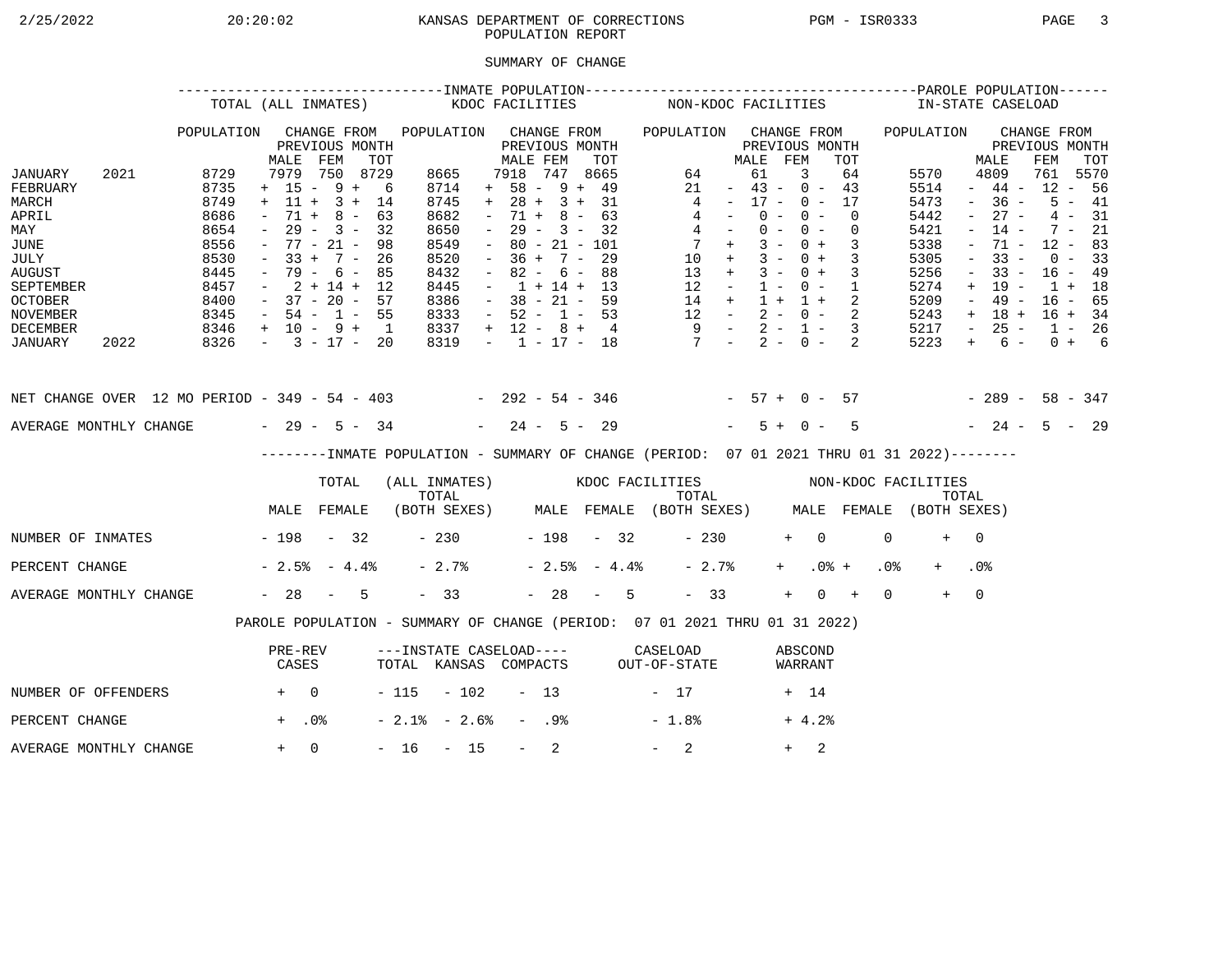## 2/25/2022 20:20:02 KANSAS DEPARTMENT OF CORRECTIONS PGM - ISR0333 PAGE 4POPULATION REPORT

| NAME OF FACILITY         |              |             |              |             |             |          | INMATE CUSTODY CLASSIFICATION AS OF 02 25 2022                                                    |             |              |              |             |                |              |                |                |          |             |          |          |          |                |
|--------------------------|--------------|-------------|--------------|-------------|-------------|----------|---------------------------------------------------------------------------------------------------|-------------|--------------|--------------|-------------|----------------|--------------|----------------|----------------|----------|-------------|----------|----------|----------|----------------|
|                          |              |             |              |             |             |          | -UNCLASSIFIED -SPECIAL MGM- ---MAXIMUM--- -UNC/SPM/MAX- -MEDIUM HIGH- --MEDIUM LOW- ---MINIMUM--- |             |              |              |             |                |              |                |                |          |             |          |          |          |                |
| KDOC FACILITIES          | MALE FEM TOT |             |              | MALE FEM    |             | TOT      | MALE FEM TOT MALE FEM TOT MALE FEM TOT MALE FEM TOT                                               |             |              |              |             |                |              |                |                |          |             |          | MALE FEM |          | TOT            |
| LANSING - TOTAL          | 9            | $\Omega$    | 9            | 299         | $\Omega$    | 299      | 532                                                                                               | $\Omega$    | 532          | 840          | 0           | 840            | 314          | $\Omega$       | 314            | 324      | $\Omega$    | 324      | 386      | $\Omega$ | 386            |
| CENTRAL UNIT             |              | $\Omega$    | 8            | 299         | $\Omega$    | 299      | 532                                                                                               | $\mathbf 0$ | 532          | 839          | 0           | 839            | 314          | $\Omega$       | 314            | 324      | $\Omega$    | 324      | 42       | 0        | 42             |
| EAST UNIT                |              | $\Omega$    | $\mathbf{1}$ | $\Omega$    | $\Omega$    | $\Omega$ | $\Omega$                                                                                          | $\Omega$    | $\Omega$     | $\mathbf{1}$ | $\Omega$    | $\mathbf{1}$   | $\Omega$     | $\Omega$       | $\overline{0}$ | $\Omega$ | $\Omega$    | $\Omega$ | 344      | $\Omega$ | 344            |
| HUTCHINSON - TOTAL       | 9            | $\mathbf 0$ | 9            | 142         | 0           | 142      | 256                                                                                               | 0           | 256          | 407          | 0           | 407            | 261          | 0              | 261            | 595      | $\Omega$    | 595      | 400      | $\Omega$ | 400            |
| CENTRAL UNIT             | 9            | $\Omega$    | 9            | 142         | $\mathbf 0$ | 142      | 255                                                                                               | $\mathbf 0$ | 255          | 406          | 0           | 406            | 261          | 0              | 261            | 175      | $\mathbf 0$ | 175      | 23       | $\Omega$ | 23             |
| EAST UNIT                | $\mathbf 0$  | $\Omega$    | $\Omega$     | $\mathbf 0$ | $\Omega$    | $\Omega$ | 1                                                                                                 | $\Omega$    | $\mathbf{1}$ | $\mathbf{1}$ | $\Omega$    | 1              | $\Omega$     | $\Omega$       | $\Omega$       | 420      | $\mathbf 0$ | 420      | 58       | $\Omega$ | 58             |
| SOUTH UNIT               | $\Omega$     | $\Omega$    | $\Omega$     | $\Omega$    | $\Omega$    | $\Omega$ | $\Omega$                                                                                          | $\Omega$    | $\Omega$     | $\Omega$     | $\Omega$    | $\Omega$       | $\Omega$     | $\Omega$       | $\Omega$       | $\Omega$ | $\Omega$    | $\Omega$ | 319      | $\Omega$ | 319            |
| EL DORADO - TOTAL        | 172          | $\Omega$    | 172          | 446         | $\Omega$    | 446      | 235                                                                                               | $\Omega$    | 235          | 853          | $\Omega$    | 853            | 223          | $\Omega$       | 223            | 274      | $\Omega$    | 274      | 65       | $\Omega$ | 65             |
| CENTRAL UNIT - TOTAL     | 172          | $\Omega$    | 172          | 446         | $\Omega$    | 446      | 235                                                                                               | $\Omega$    | 235          | 853          | 0           | 853            | 223          | $\Omega$       | 223            | 158      | $\Omega$    | 158      | 46       | $\Omega$ | 46             |
| GENERAL POPULATION       | -5           | $\Omega$    | 5            | 444         | $\Omega$    | 444      | 213                                                                                               | $\Omega$    | 213          | 662          | $\Omega$    | 662            | 201          | $\Omega$       | 201            | 128      | $\Omega$    | 128      | 19       | $\Omega$ | 19             |
| RECP & DIAG UNIT         | 167          | $\Omega$    | 167          | 2           | $\Omega$    | 2        | 22                                                                                                | 0           | 22           | 191          | $\Omega$    | 191            | 22           | $\Omega$       | 22             | 30       | $\Omega$    | 30       | 27       | $\Omega$ | 27             |
| SOUTH UNIT               | $\Omega$     | $\Omega$    | $\Omega$     | $\Omega$    | $\Omega$    | $\Omega$ | $\cap$                                                                                            | $\Omega$    | $\Omega$     | $\Omega$     | $\Omega$    | $\overline{0}$ | $\Omega$     | $\Omega$       | $\Omega$       | 116      | $\Omega$    | 116      | 19       | $\Omega$ | 19             |
|                          |              |             |              |             |             |          |                                                                                                   |             |              |              |             |                |              |                |                |          |             |          |          |          |                |
| TOPEKA - TOTAL           | $\Omega$     | 61          | 61           |             | $0 \t14$    | 14       | $\Omega$                                                                                          | 47          | 47           |              | 0 122       | 122            | 0            | 75             | 75             |          | 0, 152      | 152      |          | 0 337    | 337            |
| CENTRAL UNIT - TOTAL     |              | 61          | 61           | 0           | 14          | 14       | $\Omega$                                                                                          | 47          | 47           |              | $0\;122$    | 122            | 0            | 75             | 75             |          | 0, 152      | 152      |          | 0 3 3 7  | 337            |
| GENERAL POPULATION       | $\Omega$     | 29          | 29           | $\Omega$    | 14          | 14       | 0                                                                                                 | 47          | 47           | $\Omega$     | 90          | 90             | $\mathbf 0$  | 74             | 74             |          | 0152        | 152      |          | 0 3 3 3  | 333            |
| RECP & DIAG UNIT         | $\Omega$     | 32          | 32           | $\Omega$    | $\Omega$    | $\Omega$ | $\cap$                                                                                            | $\Omega$    | $\Omega$     | $\Omega$     | 32          | 32             | $\Omega$     | $\overline{1}$ | $\overline{1}$ | $\Omega$ | $\Omega$    | $\Omega$ | $\Omega$ | 4        | $\overline{4}$ |
|                          |              |             |              |             |             |          |                                                                                                   |             |              |              |             |                |              |                |                |          |             |          |          |          |                |
| NORTON - TOTAL           | $\Omega$     | $\Omega$    | 0            | 12          | $\Omega$    | 12       | 0                                                                                                 | 0           | 0            | 12           | 0           | 12             | 1            | 0              |                | 538      | 0           | 538      | 309      | 0        | 309            |
| CENTRAL UNIT             | $\Omega$     | $\Omega$    | $\Omega$     | 12          | $\Omega$    | 12       | $\mathbf 0$                                                                                       | $\Omega$    | $\Omega$     | 12           | $\Omega$    | 12             | $\mathbf{1}$ | $\Omega$       | $\mathbf{1}$   | 538      | $\mathbf 0$ | 538      | 189      | $\Omega$ | 189            |
| EAST UNIT                | $\Omega$     | $\Omega$    | $\Omega$     | $\Omega$    | $\Omega$    | $\Omega$ | $\Omega$                                                                                          | $\Omega$    | $\Omega$     | $\Omega$     | $\Omega$    | $\Omega$       | $\Omega$     | $\Omega$       | $\Omega$       | $\Omega$ | $\Omega$    | $\Omega$ | 120      | $\Omega$ | 120            |
|                          |              |             |              |             |             |          |                                                                                                   |             |              |              |             |                |              |                |                |          |             |          |          |          |                |
| ELLSWORTH - TOTAL        | $\Omega$     | $\mathbf 0$ | 0            | 15          | $\Omega$    | 15       | 1                                                                                                 | 0           | 1            | 16           | $\Omega$    | 16             | 317          | $\Omega$       | 317            | 383      | $\Omega$    | 383      | 84       | $\Omega$ | 84             |
| CENTRAL UNIT             |              | $\Omega$    | $\Omega$     | 15          | $\Omega$    | 15       | $\mathbf{1}$                                                                                      | $\Omega$    | $\mathbf{1}$ | 16           | $\Omega$    | 16             | 317          | $\Omega$       | 317            | 383      | $\Omega$    | 383      | 84       | $\Omega$ | 84             |
| WINFIELD - TOTAL         | $\Omega$     | $\Omega$    | $\Omega$     | $\Omega$    | $\Omega$    | $\Omega$ | $\Omega$                                                                                          | $\Omega$    | 0            | $\mathbf 0$  | $\mathbf 0$ | $\Omega$       | $\Omega$     | $\Omega$       | $\Omega$       | $\Omega$ | $\Omega$    | $\Omega$ | 430      | $\Omega$ | 430            |
|                          |              |             |              |             |             |          |                                                                                                   |             |              |              |             |                |              |                |                |          |             |          |          |          |                |
| WICHITA WR - TOTAL       | $\Omega$     | $\Omega$    | $\Omega$     | $\Omega$    | $\Omega$    | $\Omega$ | $\Omega$                                                                                          | $\Omega$    | $\Omega$     | $\Omega$     | $\Omega$    | $\Omega$       | $\Omega$     | $\Omega$       | $\Omega$       | $\Omega$ | $\Omega$    | $\Omega$ | 103      | $\Omega$ | 103            |
| LARNED MH - TOTAL        |              | $\Omega$    | $\Omega$     | 21          |             | 21       | 55                                                                                                | 0           | 55           | 76           | 0           | 76             | 74           | 0              | 74             | 97       | 0           | 97       | 212      | $\Omega$ | 212            |
| CENTRAL UNIT             |              | $\Omega$    | $\Omega$     | 19          | $\mathbf 0$ | 19       | 55                                                                                                | $\mathbf 0$ | 55           | 74           | $\Omega$    | 74             | 74           | $\Omega$       | 74             | 97       | $\mathbf 0$ | 97       | 2        | $\Omega$ | $\overline{2}$ |
| SOUTH UNIT               | $\Omega$     | $\Omega$    | $\Omega$     | 2           | $\Omega$    | 2        | $\Omega$                                                                                          | $\Omega$    | $\Omega$     | 2            | $\Omega$    | 2              | $\Omega$     | $\Omega$       | $\Omega$       | $\Omega$ | $\Omega$    | $\Omega$ | 210      | $\Omega$ | 210            |
|                          |              |             |              |             |             |          |                                                                                                   |             |              |              |             |                |              |                |                |          |             |          |          |          |                |
| SUBTOTAL: KDOC FACILITIE | 190          |             | 61 251       | 935 14      |             |          | 949 1079 47 1126 2204 122 2326 1190 75 1265 2211 152 2363 1989 337 2326                           |             |              |              |             |                |              |                |                |          |             |          |          |          |                |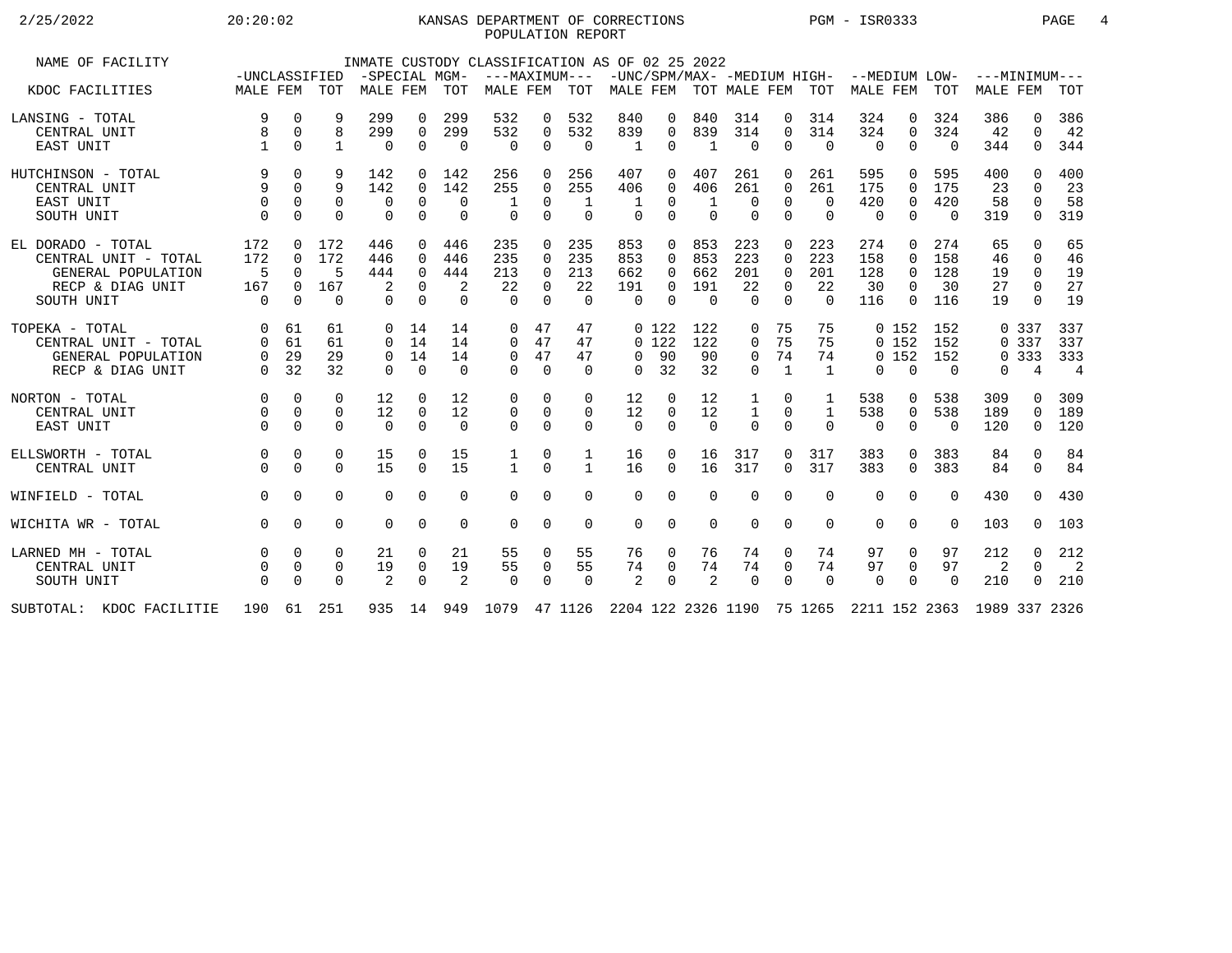| 2/25/2022                   | 20:20:02                  |          |          |                           |                |          | KANSAS DEPARTMENT OF CORRECTIONS<br>POPULATION REPORT |          |          |          |             |                |                                             |                |          | PGM - ISR0333             |          |          |                           |          | PAGE           | 5 |
|-----------------------------|---------------------------|----------|----------|---------------------------|----------------|----------|-------------------------------------------------------|----------|----------|----------|-------------|----------------|---------------------------------------------|----------------|----------|---------------------------|----------|----------|---------------------------|----------|----------------|---|
| NAME OF FACILITY            |                           |          |          |                           |                |          | INMATE CUSTODY CLASSIFICATION AS OF 02 25 2022        |          |          |          |             |                |                                             |                |          |                           |          |          |                           |          |                |   |
| NON-KDOC FACILITIES         | -UNCLASSIFIED<br>MALE FEM |          | TOT      | -SPECIAL MGM-<br>MALE FEM |                | TOT      | ---MAXIMUM---<br>MALE FEM                             |          | TOT      | MALE FEM |             |                | -UNC/SPM/MAX- -MEDIUM HIGH-<br>TOT MALE FEM |                | TOT      | --MEDIUM LOW-<br>MALE FEM |          | TOT      | ---MINIMUM---<br>MALE FEM |          | TOT            |   |
| LARNED STATE HOSPITAL       | $\Omega$                  | $\Omega$ | $\Omega$ | $\Omega$                  | $\overline{0}$ | $\Omega$ | $\Omega$                                              | 3        | 3        |          | $0 \quad 3$ | $\overline{3}$ | $\Omega$                                    | $\overline{0}$ | $\Omega$ | $\Omega$                  | $\Omega$ | $\Omega$ | $\Omega$                  | $\Omega$ | $\overline{0}$ |   |
| JO CTY RESIDENTIAL CEN      | $\Omega$                  | $\Omega$ | $\Omega$ | $\Omega$                  | $\bigcap$      | $\Omega$ | $\Omega$                                              | $\Omega$ | $\Omega$ |          | $0 \quad 0$ | $\Omega$       | $\Omega$                                    | $\bigcirc$     | $\Omega$ | $\Omega$                  | $\Omega$ | $\Omega$ |                           | $\Omega$ |                |   |
| SUBTOTAL:<br>NON-KDOC       | $\Omega$                  | $\Omega$ | $\Omega$ | $\Omega$                  | $\overline{0}$ | $\Omega$ | $\Omega$                                              | 3        | 3        |          | $0 \quad 3$ | 3              | $\Omega$                                    | $\overline{0}$ | $\Omega$ | $\Omega$                  | റ        | $\Omega$ |                           | $\Omega$ |                |   |
| TOTAL:<br>KDOC AND NON-KDOC | 190                       | -61      | 251      | 935                       | 14             | 949      | 1079                                                  | 50 1     | 129      | 2204     | 125         | 2329           | 1190                                        |                | 75 1265  | 2211                      |          | 152 2363 | 1992 337 2329             |          |                |   |

#### SPECIAL MANAGEMENT AND INFIRMARY INMATESSPECIAL MANAGEMENT(DISTRIBUTIONS)

| LOCATION                           |          |                 |          |          |                  |          |             |          |          |          |                 |          |          | INMATES      |             |
|------------------------------------|----------|-----------------|----------|----------|------------------|----------|-------------|----------|----------|----------|-----------------|----------|----------|--------------|-------------|
|                                    |          | ALL SPECIAL MGM |          |          | DISC SEGREGATION |          | PROTEC.     |          | CUSTODY  | ADMIN    | SEGREGATION     |          |          | IN INFIRMARY |             |
| KDOC FACILITIES                    |          | MALE FEMALE     | TOT      |          | MALE FEMALE TOT  |          | MALE FEMALE |          | TOT      |          | MALE FEMALE TOT |          | MALE     | FEMALE TOT   |             |
| LANSING CORRECTIONAL FACILITY      | 299      |                 | 299      | 15       | $\Omega$         | 15       | 4           | 0        | 4        | 280      | 0               | 280      | $\Omega$ | $\Omega$     | $\Omega$    |
| HUTCHINSON CORRECTIONAL FACILITY   | 142      | $\Omega$        | 142      | 20       | $\Omega$         | 20       | $\Omega$    | 0        | $\Omega$ | 122      | 0               | 122      | 10       | $\mathbf 0$  | 10          |
| EL DORADO CORRECTIONAL FACILITY    | 446      | $\Omega$        | 446      | 5        | 0                | 5        | 6           | 0        | 6        | 435      | 0               | 435      | 13       | 0            | 13          |
| TOPEKA CORRECTIONAL FACILITY       | 0        | 14              | 14       | $\Omega$ | $\Omega$         | $\Omega$ | $\Omega$    | $\Omega$ | $\Omega$ | 0        | 14              | 14       | 0        | $\Omega$     | $\mathbf 0$ |
| NORTON CORRECTIONAL FACILITY       | 12       | $\Omega$        | 12       | 2        | $\Omega$         | 2        | 2           | 0        | 2        | 8        |                 | 8        | $\Omega$ | $\Omega$     | 0           |
| ELLSWORTH CORRECTIONAL FACILITY    | 15       | $\Omega$        | 15       | 5.       | $\Omega$         | 5        | $\Omega$    | 0        | $\Omega$ | 10       | 0               | 10       | 0        | $\Omega$     | $\mathbf 0$ |
| CORRECTIONAL FACILITY<br>WINFIELD  | 0        | $\Omega$        | $\Omega$ | $\Omega$ | $\Omega$         | 0        | $\Omega$    | 0        | $\Omega$ | 0        | 0               |          | 0        | $\mathbf 0$  | $\mathbf 0$ |
| WICHITA CORRECTIONAL FACILITY      | $\Omega$ | $\Omega$        | $\Omega$ | $\Omega$ | $\Omega$         | $\Omega$ | $\Omega$    | $\Omega$ | $\Omega$ | $\Omega$ | 0               | $\Omega$ | 0        | $\Omega$     | $\Omega$    |
| CORRECTIONAL MH FACILITY<br>LARNED | 21       |                 | 21       | 5        | $\Omega$         | 5        | 3           | $\Omega$ | 3        | 13       | 0               | 13       | $\Omega$ | $\Omega$     | $\Omega$    |
| TOTAL KDOC FACILITIES              | 935      | 14              | 949      | 52       |                  | 52       | 15          | 0        | 15       | 868      | 14              | 882      | 23       | $\Omega$     | 23          |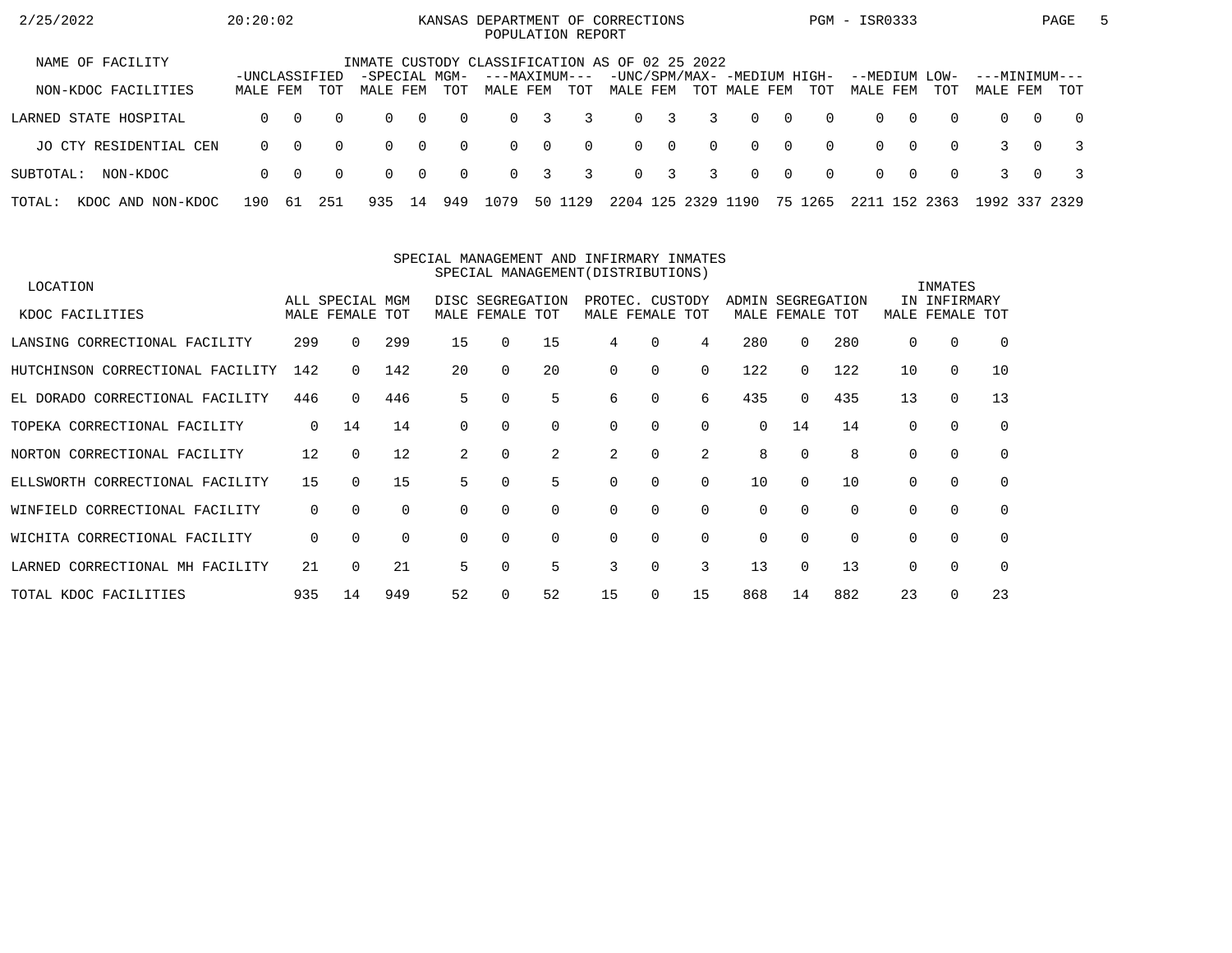2/25/2022 20:20:02 20:20:02 KANSAS DEPARTMENT OF CORRECTIONS PGM - ISR0333 PAGE 6 POPULATION REPORT

## DISTRIBUTION OF IN-STATE PAROLE CASELOAD BY LEVEL OF SUPERVISION

|                                                                                                                                                                                                                                   | ALL LEVELS<br>MALE FEMALE TOT MALE FEMALE TOT                                        |                                                                                |                                                                             |                                                                                       | HIGH                                                                                                        |                                                                                                             | MALE FEMALE TOT                                                                | CLOSE/MODERATE                                                                    |                                                                                 |                                                                                       | MALE FEMALE TOT                                                                                         | MODERATE/LOW-MOD                                                                      |                                                                                          | <b>LOW</b><br>MALE FEMALE TOT                                                                                 |                                                                                                                        |                                                                                          | UNCLASSIFIED<br>MALE FEMALE TOT                                                                                         |                                                                                                        |
|-----------------------------------------------------------------------------------------------------------------------------------------------------------------------------------------------------------------------------------|--------------------------------------------------------------------------------------|--------------------------------------------------------------------------------|-----------------------------------------------------------------------------|---------------------------------------------------------------------------------------|-------------------------------------------------------------------------------------------------------------|-------------------------------------------------------------------------------------------------------------|--------------------------------------------------------------------------------|-----------------------------------------------------------------------------------|---------------------------------------------------------------------------------|---------------------------------------------------------------------------------------|---------------------------------------------------------------------------------------------------------|---------------------------------------------------------------------------------------|------------------------------------------------------------------------------------------|---------------------------------------------------------------------------------------------------------------|------------------------------------------------------------------------------------------------------------------------|------------------------------------------------------------------------------------------|-------------------------------------------------------------------------------------------------------------------------|--------------------------------------------------------------------------------------------------------|
| NORTHERN REGION TOTAL<br>KANSAS CITY TOTAL<br><b>OTHER</b><br>KANSAS OFFENDERS<br>COMPACT PAROLE<br>ON SUPERVISION<br>PENDING INVEST<br>WAIT RPT INSTR<br>COMPACT PROBATION<br>ON SUPERVISION<br>PENDING INVEST<br>WAIT RPT INSTR | 2363<br>632<br>632<br>406<br>93<br>70<br>22<br>$\mathbf{1}$<br>133<br>104<br>8<br>21 | 402<br>93<br>93<br>45<br>7<br>4<br>2<br>$\mathbf{1}$<br>41<br>27<br>3<br>11    | 2765<br>725<br>725<br>451<br>100<br>74<br>24<br>2<br>174<br>131<br>11<br>32 | 189<br>43<br>43<br>35<br>5<br>3<br>2<br>$\Omega$<br>3<br>3<br>0<br>$\Omega$           | 26<br>3<br>3<br>2<br>O<br>$\Omega$<br>0<br>$\Omega$<br>$\mathbf{1}$<br>$\mathbf{1}$<br>$\Omega$<br>$\Omega$ | 215<br>46<br>46<br>37<br>5<br>3<br>2<br>$\Omega$<br>4<br>4<br>$\Omega$<br>$\Omega$                          | 1003<br>264<br>264<br>189<br>32<br>28<br>4<br>$\Omega$<br>43<br>35<br>5<br>3   | 146<br>30<br>30<br>16<br>5<br>3<br>1<br>9<br>6<br>$\Omega$<br>3                   | 1149<br>294<br>294<br>205<br>37<br>31<br>5<br>-1<br>52<br>41<br>5<br>6          | 604<br>223<br>223<br>128<br>37<br>33<br>4<br>$\Omega$<br>58<br>55<br>$\mathbf 0$<br>3 | 104<br>36<br>36<br>16<br>$\mathbf{1}$<br>$\mathbf{1}$<br>0<br>$\Omega$<br>19<br>15<br>$\mathbf{1}$<br>3 | 708<br>259<br>259<br>144<br>38<br>34<br>4<br>$\Omega$<br>77<br>70<br>$\mathbf 1$<br>6 | 345<br>34<br>34<br>18<br>3<br>$\overline{2}$<br>1<br>$\Omega$<br>13<br>8<br>1<br>4       | 85<br>8<br>8<br>3<br>$\Omega$<br>$\Omega$<br>0<br>$\Omega$<br>5<br>4<br>$\Omega$<br>$\mathbf{1}$              | 430<br>42<br>42<br>21<br>3<br>$\mathcal{D}$<br>$\mathbf{1}$<br>$\Omega$<br>18<br>12<br>$\mathbf 1$<br>5                | 222<br>68<br>68<br>36<br>16<br>4<br>11<br>$\mathbf 1$<br>16<br>3<br>$\overline{2}$<br>11 | 41<br>16<br>16<br>8<br>$\mathbf{1}$<br>$\Omega$<br>$\mathbf{1}$<br>$\Omega$<br>7<br>$\mathbf{1}$<br>$\overline{a}$<br>4 | 263<br>84<br>84<br>44<br>17<br>$\overline{4}$<br>12<br>$\mathbf{1}$<br>23<br>4<br>$\overline{4}$<br>15 |
| TOPEKA TOTAL<br><b>OTHER</b><br>KANSAS OFFENDERS<br>COMPACT PAROLE<br>ON SUPERVISION<br>PENDING INVEST<br>COMPACT PROBATION<br>ON SUPERVISION<br>PENDING INVEST<br>WAIT RPT INSTR                                                 | 293<br>293<br>247<br>19<br>11<br>8<br>27<br>16<br>2<br>9                             | 55<br>55<br>47<br>$\Omega$<br>$\Omega$<br>0<br>8<br>5<br>$\mathbf{1}$<br>2     | 348<br>348<br>294<br>19<br>11<br>8<br>35<br>21<br>3<br>11                   | 32<br>32<br>28<br>2<br>2<br>$\Omega$<br>2<br>1<br>$\mathbf 0$<br>1                    | 6<br>6<br>4<br>$\Omega$<br>$\Omega$<br>$\Omega$<br>2<br>2<br>$\Omega$<br>$\Omega$                           | 38<br>38<br>32<br>2<br>2<br>$\Omega$<br>4<br>3<br>$\Omega$<br>1                                             | 195<br>195<br>168<br>12<br>6<br>6<br>15<br>12<br>$\mathbf 1$<br>$\overline{2}$ | 31<br>31<br>27<br>$\Omega$<br>$\Omega$<br>$\Omega$<br>4<br>1<br>$\overline{2}$    | 226<br>226<br>195<br>12<br>6<br>6<br>19<br>13<br>2<br>4                         | 37<br>37<br>30<br>3<br>3<br>$\mathbf 0$<br>4<br>$\mathbf 0$<br>$\mathbf 1$<br>3       | 10<br>10<br>9<br>$\Omega$<br>$\Omega$<br>0<br>1<br>$\mathbf{1}$<br>$\Omega$<br>$\Omega$                 | 47<br>47<br>39<br>3<br>3<br>$\mathbf 0$<br>5<br>$\mathbf 1$<br>1<br>3                 | 10<br>10<br>6<br>$\Omega$<br>$\Omega$<br>$\Omega$<br>4<br>3<br>$\Omega$<br>1             | 3<br>3<br>2<br>$\mathbf 0$<br>$\Omega$<br>$\mathbf 0$<br>$\mathbf{1}$<br>$\mathbf{1}$<br>$\Omega$<br>$\Omega$ | 13<br>13<br>8<br>$\Omega$<br>$\Omega$<br>$\Omega$<br>5<br>4<br>$\Omega$<br>$\mathbf 1$                                 | 19<br>19<br>15<br>2<br>$\Omega$<br>2<br>2<br>$\Omega$<br>$\Omega$<br>2                   | 5<br>5<br>5<br>$\Omega$<br>O<br>0<br>O<br>0<br>$\Omega$<br>0                                                            | 24<br>24<br>20<br>2<br>$\Omega$<br>$\overline{2}$<br>$\overline{2}$<br>$\Omega$<br>$\Omega$<br>2       |
| OLATHE TOTAL<br>OTHER<br>KANSAS OFFENDERS<br>COMPACT PAROLE<br>ON SUPERVISION<br>PENDING INVEST<br>WAIT RPT INSTR<br>COMPACT PROBATION<br>ON SUPERVISION<br>PENDING INVEST<br>WAIT RPT INSTR                                      | 556<br>556<br>331<br>62<br>46<br>14<br>2<br>163<br>123<br>9<br>31                    | 128<br>128<br>55<br>14<br>12<br>1<br>$\mathbf{1}$<br>59<br>51<br>$\Omega$<br>8 | 684<br>684<br>386<br>76<br>58<br>15<br>3<br>222<br>174<br>9<br>39           | 27<br>27<br>26<br>$\Omega$<br>0<br>O<br>$\Omega$<br>1<br>1<br>$\Omega$<br>$\mathbf 0$ | 6<br>6<br>6<br>$\Omega$<br>0<br>$\Omega$<br>0<br>O<br>0<br>$\Omega$<br>$\Omega$                             | 33<br>33<br>32<br>$\Omega$<br>$\Omega$<br>$\Omega$<br>$\Omega$<br>$\mathbf{1}$<br>1<br>$\Omega$<br>$\Omega$ | 145<br>145<br>103<br>17<br>12<br>5<br>$\mathbf 0$<br>25<br>20<br>1<br>4        | 30<br>30<br>22<br>2<br>$\overline{2}$<br>0<br>$\Omega$<br>6<br>6<br>O<br>$\Omega$ | 175<br>175<br>125<br>19<br>14<br>5<br>$\Omega$<br>31<br>26<br>$\mathbf{1}$<br>4 | 63<br>63<br>40<br>9<br>7<br>1<br>$\mathbf 1$<br>14<br>9<br>$\mathbf 1$<br>4           | 13<br>13<br>9<br>2<br>2<br>0<br>0<br>2<br>$\overline{2}$<br>0<br>$\Omega$                               | 76<br>76<br>49<br>11<br>9<br>1<br>$\mathbf{1}$<br>16<br>11<br>1<br>4                  | 272<br>272<br>134<br>27<br>25<br>1<br>$\mathbf{1}$<br>111<br>92<br>2<br>17               | 69<br>69<br>12<br>8<br>7<br>$\mathbf{1}$<br>$\Omega$<br>49<br>42<br>$\Omega$<br>7                             | 341<br>341<br>146<br>35<br>32<br>2<br>$\mathbf{1}$<br>160<br>134<br>2<br>24                                            | 49<br>49<br>28<br>q<br>2<br>7<br>$\mathbf 0$<br>12<br>1<br>5<br>6                        | 10<br>10<br>6<br>$\overline{2}$<br>$\mathbf{1}$<br>0<br>$\mathbf 1$<br>2<br>$\mathbf{1}$<br>0<br>$\mathbf{1}$           | 59<br>59<br>34<br>11<br>3<br>7<br>$\mathbf{1}$<br>14<br>2<br>5<br>7                                    |
| LANSING<br>KANSAS OFFENDERS<br>COMPACT PAROLE<br>ON SUPERVISION<br>PENDING INVEST<br>COMPACT PROBATION<br>ON SUPERVISION<br>PENDING INVEST<br>WAIT RPT INSTR                                                                      | 94<br>61<br>18<br>15<br>3<br>15<br>12<br>2<br>1                                      | 12<br>6<br>1<br>1<br>$\Omega$<br>5<br>0<br>$\mathbf 0$                         | 106<br>67<br>19<br>16<br>3<br>20<br>17<br>2<br>$\mathbf{1}$                 | 3<br>3<br>$\Omega$<br>$\Omega$<br>∩<br>$\Omega$<br>$\Omega$<br>0<br>$\mathbf 0$       | $\mathbf{1}$<br>$\mathbf{1}$<br>$\Omega$<br>$\Omega$<br>0<br>0<br>$\Omega$<br>0<br>$\Omega$                 | 4<br>4<br>0<br>$\Omega$<br>$\Omega$<br>$\Omega$<br>$\Omega$<br>0<br>$\mathbf 0$                             | 37<br>27<br>4<br>4<br>0<br>6<br>6<br>0<br>$\mathbf 0$                          | 1<br>1<br>0<br>O<br>$\Omega$<br>O<br>0<br>0<br>$\mathbf 0$                        | 38<br>28<br>4<br>4<br>0<br>6<br>6<br>0<br>0                                     | 41<br>26<br>11<br>11<br>0<br>4<br>4<br>0<br>$\mathbf 0$                               | 8<br>3<br>$\mathbf{1}$<br>1<br>$\Omega$<br>4<br>4<br>0<br>0                                             | 49<br>29<br>12<br>12<br>$\Omega$<br>8<br>8<br>0<br>$\mathbf 0$                        | 3<br>2<br>$\mathbf 0$<br>$\Omega$<br>$\mathbf 0$<br>1<br>1<br>$\mathbf 0$<br>$\mathbf 0$ | 1<br>$\Omega$<br>0<br>$\Omega$<br>0<br>1<br>$\mathbf{1}$<br>0<br>$\mathbf 0$                                  | 4<br>$\overline{c}$<br>$\Omega$<br>$\Omega$<br>$\Omega$<br>$\overline{c}$<br>$\overline{2}$<br>$\Omega$<br>$\mathbf 0$ | 10<br>3<br>3<br>$\Omega$<br>3<br>4<br>1<br>$\overline{2}$<br>$\mathbf 1$                 | 1<br>$\mathbf{1}$<br>0<br>O<br>U<br>0<br>0<br>0<br>0                                                                    | 11<br>4<br>3<br>$\Omega$<br>3<br>4<br>1<br>2<br>1                                                      |
| ATCHISON<br>KANSAS OFFENDERS<br>COMPACT PAROLE<br>ON SUPERVISION<br>PENDING INVEST<br>COMPACT PROBATION                                                                                                                           | 63<br>39<br>q<br>5<br>4<br>15                                                        | 8<br>$\overline{2}$<br>3<br>3<br>0<br>3                                        | 71<br>41<br>12<br>8<br>4<br>18                                              | 7<br>6<br>$\Omega$<br>$\Omega$<br>$\Omega$<br>1                                       | 2<br>1<br>1<br>$\mathbf{1}$<br>$\Omega$<br>0                                                                | 9<br>7<br>1<br>1<br>$\mathbf 0$<br>$\mathbf{1}$                                                             | 33<br>24<br>4<br>4<br>$\Omega$<br>5                                            | 3<br>1<br>1<br>1<br>$\mathbf 0$<br>1                                              | 36<br>25<br>5<br>5<br>$\Omega$<br>6                                             | 13<br>5<br>2<br>1<br>$\mathbf{1}$<br>6                                                | 3<br>0<br>1<br>1<br>0<br>$\overline{2}$                                                                 | 16<br>5<br>3<br>2<br>1<br>8                                                           | 2<br>1<br>0<br>$\Omega$<br>$\mathbf 0$<br>1                                              | $\mathbf 0$<br>$\Omega$<br>$\Omega$<br>$\Omega$<br>$\mathbf 0$<br>$\Omega$                                    | 2<br>1<br>$\Omega$<br>$\Omega$<br>$\Omega$<br>$\mathbf{1}$                                                             | 8<br>3<br>3<br>$\Omega$<br>3<br>$\overline{c}$                                           | 0<br>O<br>O<br>O<br>O<br>0                                                                                              | 8<br>3<br>3<br>U<br>3<br>2                                                                             |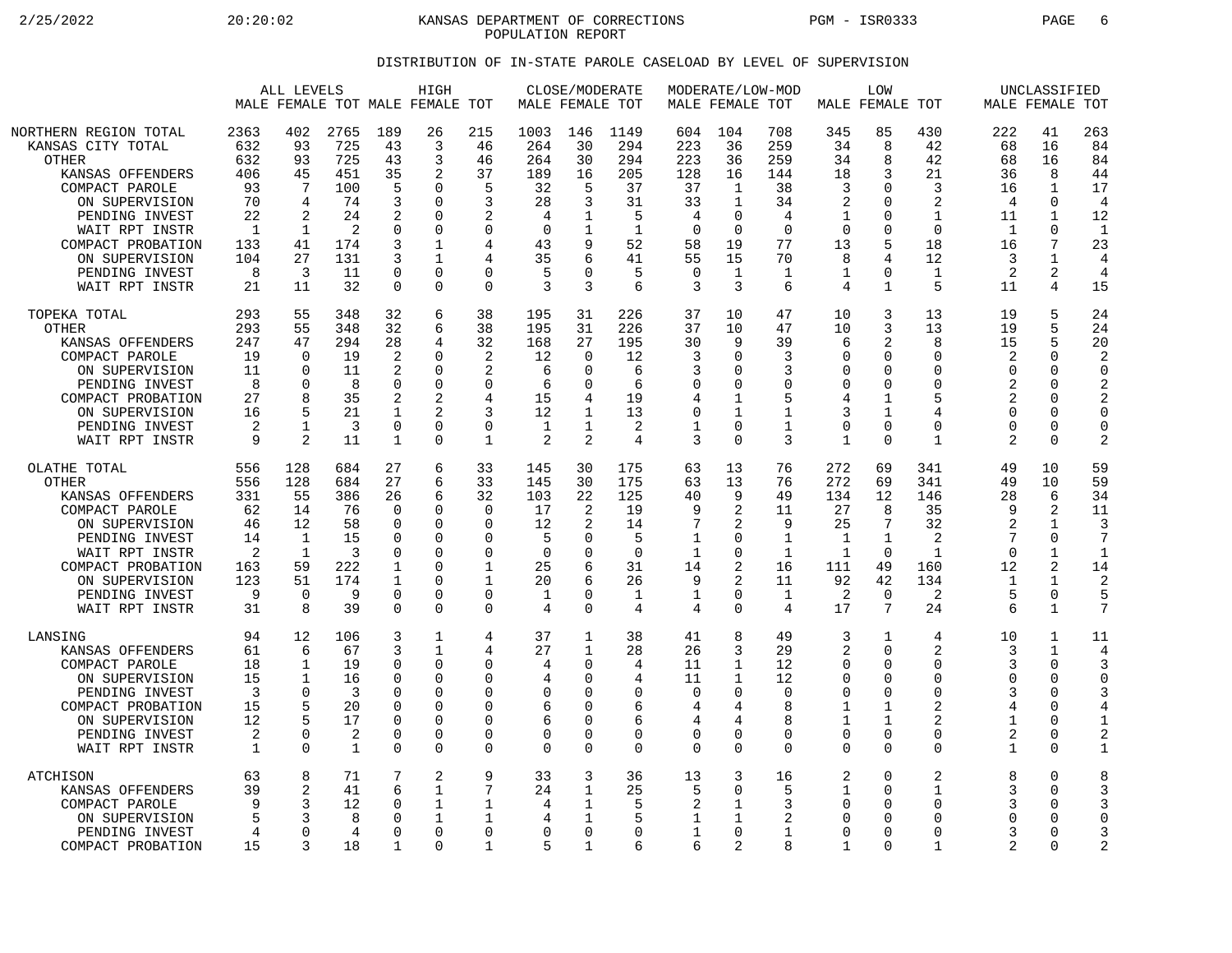2/25/2022 20:20:02 20:20:02 KANSAS DEPARTMENT OF CORRECTIONS PGM - ISR0333 PAGE 7 POPULATION REPORT

## DISTRIBUTION OF IN-STATE PAROLE CASELOAD BY LEVEL OF SUPERVISION

|                                                                                                                                                                                   |                                                              | ALL LEVELS                                                                                        |                                                                |                                                                                                         | HIGH<br>MALE FEMALE TOT MALE FEMALE TOT                                                  |                                                                                            | MALE FEMALE TOT                                                    | CLOSE/MODERATE                                                                                         |                                                                    | MALE FEMALE TOT                                             |                                                                                                                           | MODERATE/LOW-MOD                                                             |                                                                                                      | LOW<br>MALE FEMALE TOT                                                |                                                                                                                                     | MALE FEMALE TOT                                                           | UNCLASSIFIED                                                                                     |                                                                                                               |
|-----------------------------------------------------------------------------------------------------------------------------------------------------------------------------------|--------------------------------------------------------------|---------------------------------------------------------------------------------------------------|----------------------------------------------------------------|---------------------------------------------------------------------------------------------------------|------------------------------------------------------------------------------------------|--------------------------------------------------------------------------------------------|--------------------------------------------------------------------|--------------------------------------------------------------------------------------------------------|--------------------------------------------------------------------|-------------------------------------------------------------|---------------------------------------------------------------------------------------------------------------------------|------------------------------------------------------------------------------|------------------------------------------------------------------------------------------------------|-----------------------------------------------------------------------|-------------------------------------------------------------------------------------------------------------------------------------|---------------------------------------------------------------------------|--------------------------------------------------------------------------------------------------|---------------------------------------------------------------------------------------------------------------|
| ON SUPERVISION<br>WAIT RPT INSTR                                                                                                                                                  | 11<br>4                                                      | 2<br>$\mathbf 1$                                                                                  | 13<br>5                                                        | 1<br>$\overline{0}$                                                                                     | 0<br>0                                                                                   | 1<br>$\mathbf 0$                                                                           | 4<br>1                                                             | 1<br>$\mathbf 0$                                                                                       | 5<br>$\mathbf{1}$                                                  | 5<br>$\mathbf{1}$                                           | 1<br>$\mathbf{1}$                                                                                                         | 6<br>2                                                                       | 1<br>$\mathbf 0$                                                                                     | 0<br>0                                                                | 1<br>$\mathbf 0$                                                                                                                    | 0<br>2                                                                    | 0<br>0                                                                                           | $\mathbf 0$<br>$\overline{2}$                                                                                 |
| <b>LAWRENCE</b><br>KANSAS OFFENDERS<br>COMPACT PAROLE<br>ON SUPERVISION<br>PENDING INVEST<br>COMPACT PROBATION<br>ON SUPERVISION<br>PENDING INVEST<br>WAIT RPT INSTR              | 209<br>154<br>24<br>23<br>1<br>31<br>28<br>$\mathbf{1}$<br>2 | 35<br>21<br>4<br>3<br>1<br>10<br>8<br>1<br>$\mathbf{1}$                                           | 244<br>175<br>28<br>26<br>2<br>41<br>36<br>$\overline{2}$<br>3 | 11<br>11<br>$\Omega$<br>$\Omega$<br>$\Omega$<br>$\Omega$<br>$\mathbf 0$<br>$\Omega$<br>$\Omega$         | $\mathbf{1}$<br>$\mathbf 1$<br>0<br>0<br>0<br>O<br>O<br>0<br>0                           | 12<br>12<br>$\Omega$<br>0<br>$\Omega$<br>$\Omega$<br>0<br>$\Omega$<br>$\Omega$             | 49<br>36<br>4<br>3<br>1<br>9<br>6<br>1<br>$\overline{2}$           | 6<br>3<br>1<br>1<br>$\mathbf 0$<br>2<br>2<br>$\Omega$<br>$\Omega$                                      | 55<br>39<br>5<br>4<br>$\mathbf{1}$<br>11<br>8<br>$\mathbf{1}$<br>2 | 135<br>100<br>18<br>18<br>$\mathbf 0$<br>17<br>17<br>0<br>0 | 21<br>15<br>2<br>2<br>$\Omega$<br>4<br>4<br><sup>n</sup><br>$\Omega$                                                      | 156<br>115<br>20<br>20<br>$\overline{0}$<br>21<br>21<br>$\Omega$<br>$\Omega$ | 7<br>1<br>1<br>1<br>$\mathbf 0$<br>5<br>5<br>$\mathbf 0$<br>$\Omega$                                 | 2<br>1<br>0<br>0<br>0<br>1<br>1<br>$\Omega$<br>$\Omega$               | 9<br>2<br>$\mathbf{1}$<br>$\mathbf{1}$<br>$\mathbf 0$<br>6<br>6<br>$\Omega$<br>$\Omega$                                             | 7<br>6<br>1<br>1<br>$\Omega$<br>U<br>U<br>0<br>$\Omega$                   | 5<br>1<br>$\mathbf{1}$<br>0<br>$\mathbf{1}$<br>3<br>$\mathbf{1}$<br>$\mathbf{1}$<br>$\mathbf{1}$ | 12<br>7<br>$\overline{2}$<br>$\mathbf{1}$<br>$\mathbf{1}$<br>3<br>$\mathbf 1$<br>$\mathbf{1}$<br>$\mathbf{1}$ |
| SALINA<br>KANSAS OFFENDERS<br>COMPACT PAROLE<br>ON SUPERVISION<br>PENDING INVEST<br>COMPACT PROBATION<br>ON SUPERVISION<br>PENDING INVEST<br>WAIT RPT INSTR                       | 178<br>157<br>9<br>4<br>5<br>12<br>7<br>1<br>4               | 23<br>13<br>2<br>1<br>$\mathbf 1$<br>8<br>6<br>1<br>$\mathbf{1}$                                  | 201<br>170<br>11<br>5<br>6<br>20<br>13<br>2<br>5               | 13<br>10<br>3<br>1<br>$\overline{2}$<br>$\Omega$<br>$\Omega$<br>$\Omega$<br>$\Omega$                    | 1<br>$\mathbf 1$<br>$\Omega$<br>0<br>0<br>O<br>0<br>O<br>U                               | 14<br>11<br>3<br>1<br>2<br>$\Omega$<br>$\mathbf 0$<br>$\Omega$<br>$\Omega$                 | 122<br>110<br>4<br>2<br>2<br>8<br>4<br>1<br>3                      | 18<br>10<br>1<br>1<br>$\mathbf 0$<br>7<br>5<br>1<br>1                                                  | 140<br>120<br>5<br>3<br>2<br>15<br>9<br>2<br>4                     | 27<br>24<br>1<br>0<br>1<br>2<br>2<br>0<br>0                 | 3<br>$\overline{2}$<br><sup>0</sup><br><sup>n</sup><br><sup>0</sup><br>1<br>0<br>$\Omega$                                 | 30<br>26<br>1<br>0<br>$\mathbf{1}$<br>3<br>3<br>0<br>$\Omega$                | 6<br>4<br>0<br>0<br>$\mathbf 0$<br>2<br>1<br>0<br>1                                                  | $\Omega$<br>0<br>$\Omega$<br>U<br>O<br>U<br>0<br>$\Omega$<br>$\Omega$ | 6<br>4<br>$\Omega$<br>0<br>$\mathbf 0$<br>2<br>$\mathbf{1}$<br>$\mathbf 0$<br>$\mathbf 1$                                           | 10<br>9<br>1<br>1<br>$\Omega$<br>U<br>0<br>$\Omega$<br>U                  | 1<br>0<br>1<br>0<br>$\mathbf{1}$<br>$\Omega$<br>$\Omega$<br>$\Omega$<br>$\Omega$                 | 11<br>9<br>2<br>$\mathbf{1}$<br>$\mathbf{1}$<br>0<br>$\Omega$<br>$\mathbf 0$<br>$\mathbf 0$                   |
| GREAT BEND<br>KANSAS OFFENDERS<br>COMPACT PAROLE<br>ON SUPERVISION<br>PENDING INVEST<br>WAIT RPT INSTR<br>COMPACT PROBATION<br>ON SUPERVISION<br>PENDING INVEST<br>WAIT RPT INSTR | 100<br>87<br>6<br>4<br>1<br>1<br>7<br>4<br>1<br>2            | 5<br>$\overline{4}$<br>∩<br>$\Omega$<br>$\Omega$<br>∩<br>1<br>$\Omega$<br>$\mathbf 1$<br>$\Omega$ | 105<br>91<br>6<br>4<br>1<br>1<br>8<br>2<br>$\overline{2}$      | 14<br>13<br>1<br>$\mathbf 1$<br>$\Omega$<br>$\Omega$<br>$\Omega$<br>$\Omega$<br>$\mathbf 0$<br>$\Omega$ | $\mathbf 1$<br>$\mathbf{1}$<br>$\Omega$<br>0<br>O<br>U<br>0<br>O<br>$\Omega$<br>$\Omega$ | 15<br>14<br>$\mathbf{1}$<br>1<br>$\Omega$<br>$\Omega$<br>0<br>$\mathbf 0$<br>0<br>$\Omega$ | 45<br>39<br>2<br>1<br>$\Omega$<br>1<br>4<br>2<br>1<br>$\mathbf{1}$ | 3<br>$\overline{2}$<br>$\Omega$<br>$\Omega$<br>$\Omega$<br>$\cap$<br>1<br>$\mathbf 0$<br>1<br>$\Omega$ | 48<br>41<br>2<br>1<br>0<br>1<br>5<br>2<br>2<br>$\mathbf{1}$        | 21<br>18<br>2<br>2<br>0<br>0<br>1<br>1<br>0<br>0            | 1<br>$\mathbf{1}$<br><sup>n</sup><br>$\Omega$<br><sup>0</sup><br><sup>n</sup><br><sup>0</sup><br><sup>0</sup><br>$\Omega$ | 22<br>19<br>2<br>2<br>$\Omega$<br>0<br>1<br>1<br>$\mathbf 0$<br>$\Omega$     | $\overline{a}$<br>$\mathbf 0$<br>0<br>0<br>0<br>$\mathbf 0$<br>2<br>1<br>$\mathbf 0$<br>$\mathbf{1}$ | 0<br>$\Omega$<br>U<br>0<br>U<br>U<br>$\Omega$<br>0<br>0<br>$\Omega$   | 2<br>$\mathbf 0$<br>$\Omega$<br>$\Omega$<br>$\Omega$<br>$\mathbf 0$<br>$\overline{2}$<br>$\mathbf 1$<br>$\mathbf 0$<br>$\mathbf{1}$ | 18<br>17<br>$\mathbf{1}$<br>0<br>1<br>$\Omega$<br>U<br>O<br>0<br>$\Omega$ | 0<br>$\Omega$<br>$\Omega$<br>0<br>$\Omega$<br>∩<br>0<br>$\Omega$<br>$\mathbf 0$<br>$\Omega$      | 18<br>17<br>$\mathbf{1}$<br>$\mathbf 0$<br>$\mathbf{1}$<br>$\Omega$<br>0<br>0<br>C<br>$\Omega$                |
| JUNCTION CITY<br>KANSAS OFFENDERS<br>COMPACT PAROLE<br>ON SUPERVISION<br>PENDING INVEST<br>COMPACT PROBATION<br>ON SUPERVISION<br>PENDING INVEST<br>WAIT RPT INSTR                | 113<br>86<br>10<br>7<br>3<br>17<br>6<br>3<br>8               | 27<br>19<br>2<br>2<br>O<br>6<br>3<br>$\mathbf{1}$<br>2                                            | 140<br>105<br>12<br>9<br>3<br>23<br>9<br>4<br>10               | 25<br>24<br>$\Omega$<br>$\mathbf 0$<br>$\Omega$<br>1<br>$\Omega$<br>$\Omega$<br>1                       | 3<br>3<br>0<br>0<br>0<br>0<br>0<br>O<br>0                                                | 28<br>27<br>$\Omega$<br>0<br>$\Omega$<br>1<br>$\mathbf 0$<br>$\Omega$<br>1                 | 60<br>45<br>7<br>4<br>3<br>8<br>5<br>1<br>$\overline{2}$           | 16<br>12<br>1<br>1<br>$\mathbf 0$<br>3<br>1<br>1<br>1                                                  | 76<br>57<br>8<br>5<br>3<br>11<br>6<br>2<br>3                       | 18<br>12<br>2<br>2<br>0<br>4<br>0<br>1<br>3                 | 6<br>2<br>1<br>1<br><sup>0</sup><br>3<br>2<br>$\Omega$<br>$\mathbf{1}$                                                    | 24<br>14<br>3<br>3<br>$\Omega$<br>7<br>2<br>1<br>4                           | 2<br>1<br>0<br>$\mathbf 0$<br>$\mathbf 0$<br>1<br>$\mathbf 0$<br>$\mathbf 0$<br>1                    | $\Omega$<br>0<br>U<br>U<br>$\Omega$<br>U<br>$\Omega$<br>$\Omega$<br>0 | 2<br>$\mathbf{1}$<br>0<br>$\mathbf 0$<br>$\Omega$<br>1<br>$\mathbf 0$<br>$\Omega$<br>$\mathbf{1}$                                   | 8<br>4<br>1<br>1<br>0<br>3<br>1<br>1<br>1                                 | 2<br>2<br>$\Omega$<br>0<br><sup>0</sup><br>$\Omega$<br>0<br>$\Omega$<br>0                        | 10<br>6<br>$\mathbf{1}$<br>$\mathbf 1$<br>$\Omega$<br>3<br>$\mathbf{1}$<br>$\mathbf{1}$<br>$\mathbf{1}$       |
| NW COMM CORR<br>KANSAS OFFENDERS<br>COMPACT PAROLE<br>ON SUPERVISION<br>PENDING INVEST<br>COMPACT PROBATION<br>ON SUPERVISION<br>PENDING INVEST                                   | 107<br>91<br>8<br>7<br>1<br>8<br>3<br>2                      | 15<br>12<br>1<br>$\mathbf{1}$<br>$\Omega$<br>2<br>2<br>$\Omega$                                   | 122<br>103<br>9<br>8<br>1<br>10<br>5<br>2                      | 14<br>13<br>1<br>$\mathbf 1$<br>$\Omega$<br>$\mathbf 0$<br>$\Omega$<br>$\Omega$                         | 2<br>2<br>$\Omega$<br>0<br>$\Omega$<br>0<br>O<br>U                                       | 16<br>15<br>1<br>$\mathbf{1}$<br><sup>0</sup><br>0<br>$\Omega$<br>$\Omega$                 | 53<br>50<br>3<br>2<br>1<br>0<br>O<br>$\Omega$                      | 8<br>7<br>1<br>1<br>$\Omega$<br>$\Omega$<br>$\Omega$<br>$\Omega$                                       | 61<br>57<br>4<br>3<br>1<br>0<br>0<br>$\Omega$                      | 26<br>20<br>2<br>2<br>0<br>4<br>$\overline{a}$<br>0         | 3<br>2<br><sup>n</sup><br>$\Omega$<br><sup>0</sup><br>1<br>0                                                              | 29<br>22<br>2<br>2<br>$\Omega$<br>5<br>3<br>$\Omega$                         | 7<br>4<br>1<br>1<br>0<br>2<br>1<br>1                                                                 | 2<br>$\mathbf{1}$<br>$\Omega$<br>0<br>$\Omega$<br>1<br>1<br>$\Omega$  | 9<br>5<br>1<br>$\mathbf{1}$<br>$\Omega$<br>3<br>$\overline{2}$<br>1                                                                 | 7<br>4<br>1<br>$\mathbf{1}$<br>$\Omega$<br>2<br>$\Omega$<br>$\mathbf{1}$  | 0<br>$\Omega$<br>$\Omega$<br>$\Omega$<br><sup>0</sup><br>$\Omega$<br>$\Omega$<br>∩               | 7<br>4<br>1<br>$\mathbf{1}$<br>C<br>$\overline{2}$<br>$\overline{0}$<br>$\mathbf{1}$                          |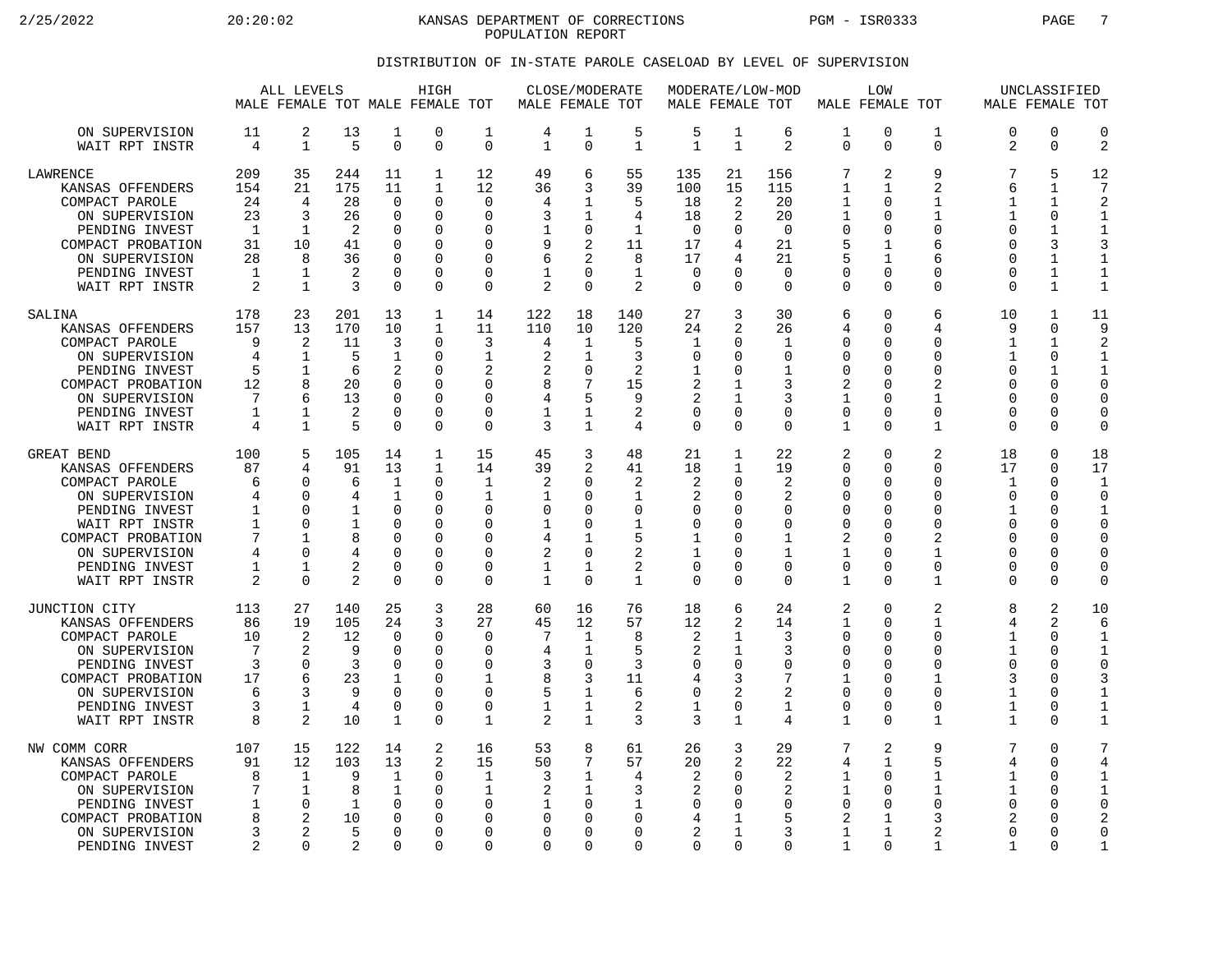2/25/2022 20:20:02 20:20:02 KANSAS DEPARTMENT OF CORRECTIONS PGM - ISR0333 PAGE 8 POPULATION REPORT

## DISTRIBUTION OF IN-STATE PAROLE CASELOAD BY LEVEL OF SUPERVISION

|                                                                                                                                                                                       | ALL LEVELS<br>MALE FEMALE TOT MALE FEMALE TOT                     |                                                                                          |                                                                   |                                                                                         | HIGH                                                                                                  |                                                                                            | MALE FEMALE TOT                                                            | CLOSE/MODERATE                                                                                          |                                                                                          | MODERATE/LOW-MOD<br>MALE FEMALE TOT                             |                                                                       |                                                                        | MALE FEMALE TOT                                                                                | LOW                                            |                                                                                                    |                                                                                            | UNCLASSIFIED<br>MALE FEMALE TOT                                                                                           |                                                                                                            |
|---------------------------------------------------------------------------------------------------------------------------------------------------------------------------------------|-------------------------------------------------------------------|------------------------------------------------------------------------------------------|-------------------------------------------------------------------|-----------------------------------------------------------------------------------------|-------------------------------------------------------------------------------------------------------|--------------------------------------------------------------------------------------------|----------------------------------------------------------------------------|---------------------------------------------------------------------------------------------------------|------------------------------------------------------------------------------------------|-----------------------------------------------------------------|-----------------------------------------------------------------------|------------------------------------------------------------------------|------------------------------------------------------------------------------------------------|------------------------------------------------|----------------------------------------------------------------------------------------------------|--------------------------------------------------------------------------------------------|---------------------------------------------------------------------------------------------------------------------------|------------------------------------------------------------------------------------------------------------|
| WAIT RPT INSTR                                                                                                                                                                        | 3                                                                 | 0                                                                                        | 3                                                                 | $\Omega$                                                                                | 0                                                                                                     | $\mathbf 0$                                                                                | $\Omega$                                                                   | $\Omega$                                                                                                | $\mathbf 0$                                                                              | $\overline{2}$                                                  | $\Omega$                                                              | 2                                                                      | $\mathbf 0$                                                                                    | 0                                              | $\Omega$                                                                                           | 1                                                                                          | $\Omega$                                                                                                                  | $\mathbf{1}$                                                                                               |
| UNASSIGNED - NORTH                                                                                                                                                                    | 18                                                                | 1                                                                                        | 19                                                                | $\mathbf 0$                                                                             | $\mathbf 0$                                                                                           | $\mathbf 0$                                                                                | $\mathbf 0$                                                                | $\mathbf 0$                                                                                             | $\mathbf 0$                                                                              | 0                                                               | 0                                                                     | $\mathbf 0$                                                            | $\mathbf 0$                                                                                    | 0                                              | $\mathbf 0$                                                                                        | 18                                                                                         | $\mathbf{1}$                                                                                                              | 19                                                                                                         |
| KANSAS OFFENDERS                                                                                                                                                                      | 18                                                                | $\mathbf{1}$                                                                             | 19                                                                | $\Omega$                                                                                | $\Omega$                                                                                              | $\mathbf 0$                                                                                | $\Omega$                                                                   | $\Omega$                                                                                                | $\Omega$                                                                                 | $\Omega$                                                        | $\Omega$                                                              | $\Omega$                                                               | $\Omega$                                                                                       | 0                                              | $\Omega$                                                                                           | 18                                                                                         | $\mathbf{1}$                                                                                                              | 19                                                                                                         |
| SOUTHERN REGION TOTAL                                                                                                                                                                 | 2135                                                              | 306                                                                                      | 2441                                                              | 218                                                                                     | 33                                                                                                    | 251                                                                                        | 969                                                                        | 123                                                                                                     | 1092                                                                                     | 547                                                             | 75                                                                    | 622                                                                    | 265                                                                                            | 46                                             | 311                                                                                                | 136                                                                                        | 29                                                                                                                        | 165                                                                                                        |
| WICHITA TOTAL                                                                                                                                                                         | 1572                                                              | 203                                                                                      | 1775                                                              | 172                                                                                     | 23                                                                                                    | 195                                                                                        | 705                                                                        | 80                                                                                                      | 785                                                                                      | 381                                                             | 44                                                                    | 425                                                                    | 230                                                                                            | 39                                             | 269                                                                                                | 84                                                                                         | 17                                                                                                                        | 101                                                                                                        |
| SEX OFFENDER UNIT                                                                                                                                                                     | 90                                                                | 33                                                                                       | 123                                                               | 8                                                                                       | 8                                                                                                     | 16                                                                                         | 55                                                                         | 19                                                                                                      | 74                                                                                       | 16                                                              | 3                                                                     | 19                                                                     | $\mathbf 1$                                                                                    | 1                                              | $\overline{2}$                                                                                     | 10                                                                                         | 2                                                                                                                         | 12                                                                                                         |
| KANSAS OFFENDERS                                                                                                                                                                      | 75                                                                | 30                                                                                       | 105                                                               | 8                                                                                       | 8                                                                                                     | 16                                                                                         | 44                                                                         | 16                                                                                                      | 60                                                                                       | 12                                                              | 3                                                                     | 15                                                                     | 1                                                                                              | $\mathbf{1}$                                   | $\mathfrak{D}$                                                                                     | 10                                                                                         | 2                                                                                                                         | 12                                                                                                         |
| COMPACT PAROLE                                                                                                                                                                        | 7                                                                 | 1                                                                                        | 8                                                                 | $\Omega$                                                                                | $\mathbf 0$                                                                                           | $\mathbf 0$                                                                                | 5                                                                          | 1                                                                                                       | 6                                                                                        | 2                                                               | ∩                                                                     | 2                                                                      | 0                                                                                              | 0                                              | $\Omega$                                                                                           | U                                                                                          | $\Omega$                                                                                                                  | $\mathbf 0$                                                                                                |
| ON SUPERVISION                                                                                                                                                                        | 5                                                                 | $\mathbf{1}$                                                                             | 6                                                                 | $\Omega$                                                                                | $\Omega$                                                                                              | $\Omega$                                                                                   | 3                                                                          | 1                                                                                                       | 4                                                                                        | $\overline{2}$                                                  | O                                                                     | 2                                                                      | 0                                                                                              | O                                              | $\Omega$                                                                                           | O                                                                                          | $\Omega$                                                                                                                  | $\mathbf 0$                                                                                                |
| PENDING INVEST                                                                                                                                                                        | 2                                                                 | $\Omega$                                                                                 | 2                                                                 | $\Omega$                                                                                | $\Omega$                                                                                              | 0                                                                                          | 2                                                                          | $\Omega$                                                                                                | 2                                                                                        | 0                                                               | ∩                                                                     | 0                                                                      | 0                                                                                              | U                                              | $\Omega$                                                                                           | $\Omega$                                                                                   | $\Omega$                                                                                                                  | $\Omega$                                                                                                   |
| COMPACT PROBATION                                                                                                                                                                     | 8                                                                 | 2                                                                                        | 10                                                                | $\mathbf 0$                                                                             | $\Omega$                                                                                              | $\mathbf 0$                                                                                | 6                                                                          | $\overline{a}$                                                                                          | 8                                                                                        | 2                                                               | <sup>0</sup>                                                          | 2                                                                      | $\mathbf 0$                                                                                    | 0                                              | $\Omega$                                                                                           | $\Omega$                                                                                   | 0                                                                                                                         | $\mathbf 0$                                                                                                |
| ON SUPERVISION                                                                                                                                                                        | 7                                                                 | 2                                                                                        | 9                                                                 | $\Omega$                                                                                | $\Omega$                                                                                              | $\Omega$                                                                                   | 6                                                                          | $\overline{2}$                                                                                          | 8                                                                                        | 1                                                               | ∩                                                                     | $\mathbf{1}$                                                           | $\Omega$                                                                                       | 0                                              | $\Omega$                                                                                           | $\Omega$                                                                                   | $\Omega$                                                                                                                  | $\mathbf 0$                                                                                                |
| WAIT RPT INSTR                                                                                                                                                                        | $\mathbf{1}$                                                      | $\Omega$                                                                                 | $\mathbf{1}$                                                      | $\Omega$                                                                                | $\Omega$                                                                                              | $\Omega$                                                                                   | $\Omega$                                                                   | $\Omega$                                                                                                | $\Omega$                                                                                 | $\mathbf{1}$                                                    | $\Omega$                                                              | $\mathbf{1}$                                                           | $\Omega$                                                                                       | 0                                              | $\Omega$                                                                                           | $\Omega$                                                                                   | $\Omega$                                                                                                                  | $\mathbf 0$                                                                                                |
| <b>OTHER</b>                                                                                                                                                                          | 1482                                                              | 170                                                                                      | 1652                                                              | 164                                                                                     | 15                                                                                                    | 179                                                                                        | 650                                                                        | 61                                                                                                      | 711                                                                                      | 365                                                             | 41                                                                    | 406                                                                    | 229                                                                                            | 38                                             | 267                                                                                                | 74                                                                                         | 15                                                                                                                        | 89                                                                                                         |
| KANSAS OFFENDERS                                                                                                                                                                      | 1270                                                              | 105                                                                                      | 1375                                                              | 161                                                                                     | 12                                                                                                    | 173                                                                                        | 590                                                                        | 49                                                                                                      | 639                                                                                      | 335                                                             | 29                                                                    | 364                                                                    | 126                                                                                            | 7                                              | 133                                                                                                | 58                                                                                         | 8                                                                                                                         | 66                                                                                                         |
| COMPACT PAROLE                                                                                                                                                                        | 69                                                                | 15                                                                                       | 84                                                                | 2                                                                                       | $\mathbf{1}$                                                                                          | 3                                                                                          | 26                                                                         | 3                                                                                                       | 29                                                                                       | 10                                                              | 4                                                                     | 14                                                                     | 26                                                                                             | 4                                              | 30                                                                                                 | 5                                                                                          | 3                                                                                                                         | 8                                                                                                          |
| ON SUPERVISION                                                                                                                                                                        | 63                                                                | 10                                                                                       | 73                                                                | $\overline{2}$                                                                          | 1                                                                                                     | 3                                                                                          | 25                                                                         | $\mathbf{1}$                                                                                            | 26                                                                                       | 10                                                              | 4                                                                     | 14                                                                     | 25                                                                                             | 4                                              | 29                                                                                                 | 1                                                                                          | $\Omega$                                                                                                                  | $\overline{1}$                                                                                             |
| PENDING INVEST                                                                                                                                                                        | 5                                                                 | 4                                                                                        | 9                                                                 | O                                                                                       | $\mathbf 0$                                                                                           | $\mathbf 0$                                                                                | 1                                                                          | $\mathbf{1}$                                                                                            | 2                                                                                        | 0                                                               | ∩                                                                     | $\mathbf 0$                                                            | $\mathbf 0$                                                                                    | 0                                              | $\Omega$                                                                                           | 4                                                                                          | 3                                                                                                                         | 7                                                                                                          |
| WAIT RPT INSTR                                                                                                                                                                        | $\mathbf{1}$                                                      | 1                                                                                        | 2                                                                 | $\Omega$                                                                                | $\Omega$                                                                                              | $\Omega$                                                                                   | $\Omega$                                                                   | $\mathbf{1}$                                                                                            | $\mathbf{1}$                                                                             | $\Omega$                                                        | <sup>0</sup>                                                          | $\Omega$                                                               | $\mathbf{1}$                                                                                   | $\Omega$                                       | $\mathbf{1}$                                                                                       | $\Omega$                                                                                   | $\Omega$                                                                                                                  | $\mathbf 0$                                                                                                |
| COMPACT PROBATION                                                                                                                                                                     | 143                                                               | 50                                                                                       | 193                                                               | 1                                                                                       | 2                                                                                                     | 3                                                                                          | 34                                                                         | 9                                                                                                       | 43                                                                                       | 20                                                              | 8                                                                     | 28                                                                     | 77                                                                                             | 27                                             | 104                                                                                                | 11                                                                                         | 4                                                                                                                         | 15                                                                                                         |
| ON SUPERVISION                                                                                                                                                                        | 124                                                               | 35                                                                                       | 159                                                               | $\mathbf{1}$                                                                            | $\mathfrak{D}$                                                                                        | 3                                                                                          | 33                                                                         | 6                                                                                                       | 39                                                                                       | 18                                                              | $\overline{4}$                                                        | 22                                                                     | 68                                                                                             | 22                                             | 90                                                                                                 | 4                                                                                          | $\mathbf{1}$                                                                                                              | 5                                                                                                          |
| PENDING INVEST                                                                                                                                                                        | 6                                                                 | 5                                                                                        | 11                                                                | $\Omega$                                                                                | $\Omega$                                                                                              | $\Omega$                                                                                   | $\Omega$                                                                   | $\overline{2}$                                                                                          | 2                                                                                        | $\Omega$                                                        | 1                                                                     | 1                                                                      | 1                                                                                              | 1                                              | 2                                                                                                  | 5                                                                                          | $\mathbf{1}$                                                                                                              | 6                                                                                                          |
| WAIT RPT INSTR                                                                                                                                                                        | 13                                                                | 10                                                                                       | 23                                                                | $\Omega$                                                                                | $\Omega$                                                                                              | 0                                                                                          | 1                                                                          | $\mathbf{1}$                                                                                            | 2                                                                                        | 2                                                               | 3                                                                     | 5                                                                      | 8                                                                                              | 4                                              | 12                                                                                                 | $\overline{2}$                                                                             | 2                                                                                                                         | $\overline{4}$                                                                                             |
| HUTCHINSON TOTAL<br><b>OTHER</b><br>KANSAS OFFENDERS<br>COMPACT PAROLE<br>ON SUPERVISION<br>PENDING INVEST<br>COMPACT PROBATION<br>ON SUPERVISION<br>PENDING INVEST<br>WAIT RPT INSTR | 105<br>105<br>84<br>6<br>4<br>2<br>15<br>9<br>$\overline{2}$<br>4 | 14<br>14<br>13<br>$\mathbf{1}$<br>$\Omega$<br>1<br>$\Omega$<br>U<br>$\Omega$<br>$\Omega$ | 119<br>119<br>97<br>7<br>4<br>3<br>15<br>9<br>2<br>$\overline{4}$ | 8<br>8<br>8<br>$\Omega$<br>$\Omega$<br>$\mathbf 0$<br>O<br>$\Omega$<br>0<br>$\mathbf 0$ | 2<br>$\overline{c}$<br>2<br>$\Omega$<br>$\Omega$<br>$\Omega$<br>$\Omega$<br>$\Omega$<br>0<br>$\Omega$ | 10<br>10<br>10<br>$\mathbf 0$<br>$\Omega$<br>0<br>$\Omega$<br>$\Omega$<br>$\mathbf 0$<br>0 | 67<br>67<br>56<br>$\Omega$<br>$\Omega$<br>$\mathbf 0$<br>11<br>7<br>1<br>3 | 9<br>9<br>8<br>$\mathbf{1}$<br>$\Omega$<br>$\mathbf{1}$<br>$\Omega$<br>$\Omega$<br>$\Omega$<br>$\Omega$ | 76<br>76<br>64<br>$\mathbf{1}$<br>$\Omega$<br>$\mathbf 1$<br>11<br>7<br>$\mathbf 1$<br>3 | 13<br>13<br>10<br>3<br>3<br>0<br>$\Omega$<br>$\Omega$<br>0<br>0 | 2<br>2<br>2<br>$\Omega$<br>∩<br>$\Omega$<br>∩<br>$\Omega$<br>$\Omega$ | 15<br>15<br>12<br>3<br>3<br>0<br>$\Omega$<br>$\Omega$<br>0<br>$\Omega$ | 7<br>7<br>5<br>$\mathbf 0$<br>$\Omega$<br>$\mathbf 0$<br>2<br>1<br>$\mathbf 0$<br>$\mathbf{1}$ | 0<br>0<br>0<br>0<br>O<br>0<br>0<br>0<br>0<br>0 | 7<br>7<br>5<br>$\Omega$<br>$\Omega$<br>$\Omega$<br>$\mathfrak{D}$<br>$\mathbf{1}$<br>$\Omega$<br>1 | 10<br>10<br>5<br>3<br>$\mathbf{1}$<br>2<br>$\mathfrak{D}$<br>$\mathbf{1}$<br>1<br>$\Omega$ | $\mathbf{1}$<br>$\mathbf{1}$<br>$\mathbf{1}$<br>$\Omega$<br>$\Omega$<br>0<br>$\Omega$<br>$\Omega$<br>$\Omega$<br>$\Omega$ | 11<br>11<br>6<br>3<br>$\mathbf{1}$<br>$\overline{2}$<br>$\overline{2}$<br>$\mathbf{1}$<br>1<br>$\mathbf 0$ |
| <b>GARDEN CITY</b>                                                                                                                                                                    | 159                                                               | 33                                                                                       | 192                                                               | 5                                                                                       | $\mathbf{1}$                                                                                          | 6                                                                                          | 41                                                                         | 10                                                                                                      | 51                                                                                       | 106                                                             | 21                                                                    | 127                                                                    | 2                                                                                              | 0                                              | 2                                                                                                  | 5                                                                                          | $\mathbf{1}$                                                                                                              | 6                                                                                                          |
| KANSAS OFFENDERS                                                                                                                                                                      | 73                                                                | 13                                                                                       | 86                                                                | 4                                                                                       | $\mathbf{1}$                                                                                          | 5                                                                                          | 33                                                                         | 8                                                                                                       | 41                                                                                       | 35                                                              | 4                                                                     | 39                                                                     | $\mathbf{1}$                                                                                   | 0                                              | $\mathbf{1}$                                                                                       | $\Omega$                                                                                   | $\Omega$                                                                                                                  | $\mathbf 0$                                                                                                |
| COMPACT PAROLE                                                                                                                                                                        | 33                                                                | 6                                                                                        | 39                                                                | 1                                                                                       | $\Omega$                                                                                              | 1                                                                                          | 4                                                                          | 1                                                                                                       | 5                                                                                        | 26                                                              | 5                                                                     | 31                                                                     | 1                                                                                              | 0                                              | 1                                                                                                  | 1                                                                                          | $\Omega$                                                                                                                  | $\mathbf{1}$                                                                                               |
| ON SUPERVISION                                                                                                                                                                        | 30                                                                | 5                                                                                        | 35                                                                | $\mathbf{1}$                                                                            | $\mathbf 0$                                                                                           | 1                                                                                          | $\overline{2}$                                                             | $\mathbf 0$                                                                                             | $\overline{2}$                                                                           | 26                                                              | 5                                                                     | 31                                                                     | $\mathbf{1}$                                                                                   | 0                                              | 1                                                                                                  | $\Omega$                                                                                   | $\Omega$                                                                                                                  | $\mathbf 0$                                                                                                |
| PENDING INVEST                                                                                                                                                                        | 3                                                                 | 1                                                                                        | 4                                                                 | $\Omega$                                                                                | $\Omega$                                                                                              | 0                                                                                          | 2                                                                          | 1                                                                                                       | 3                                                                                        | $\Omega$                                                        | ∩                                                                     | $\Omega$                                                               | $\mathbf 0$                                                                                    | 0                                              | $\Omega$                                                                                           | 1                                                                                          | $\Omega$                                                                                                                  | $\mathbf 1$                                                                                                |
| COMPACT PROBATION                                                                                                                                                                     | 53                                                                | 14                                                                                       | 67                                                                | $\Omega$                                                                                | $\mathbf 0$                                                                                           | $\mathbf 0$                                                                                | 4                                                                          | $\mathbf{1}$                                                                                            | 5                                                                                        | 45                                                              | 12                                                                    | 57                                                                     | $\mathbf 0$                                                                                    | 0                                              | $\Omega$                                                                                           | 4                                                                                          | $\mathbf{1}$                                                                                                              | 5                                                                                                          |
| ON SUPERVISION                                                                                                                                                                        | 49                                                                | 13                                                                                       | 62                                                                | $\Omega$                                                                                | $\Omega$                                                                                              | $\Omega$                                                                                   | 4                                                                          | $\mathbf{1}$                                                                                            | 5                                                                                        | 45                                                              | 12                                                                    | 57                                                                     | $\Omega$                                                                                       | 0                                              | $\Omega$                                                                                           | $\Omega$                                                                                   | $\Omega$                                                                                                                  | $\mathbf 0$                                                                                                |
| PENDING INVEST                                                                                                                                                                        | 2                                                                 | 0                                                                                        | 2                                                                 | $\mathbf 0$                                                                             | $\mathbf 0$                                                                                           | 0                                                                                          | $\Omega$                                                                   | 0                                                                                                       | 0                                                                                        | 0                                                               | $\mathbf 0$                                                           | $\mathbf 0$                                                            | $\mathbf 0$                                                                                    | 0                                              | $\mathbf 0$                                                                                        | 2                                                                                          | 0                                                                                                                         | $\overline{2}$                                                                                             |
| WAIT RPT INSTR                                                                                                                                                                        | $\overline{2}$                                                    | $\mathbf{1}$                                                                             | 3                                                                 | $\Omega$                                                                                | $\Omega$                                                                                              | $\Omega$                                                                                   | $\Omega$                                                                   | $\Omega$                                                                                                | $\Omega$                                                                                 | $\Omega$                                                        | $\Omega$                                                              | $\Omega$                                                               | $\Omega$                                                                                       | 0                                              | $\Omega$                                                                                           | $\overline{a}$                                                                             | $\mathbf{1}$                                                                                                              | 3                                                                                                          |
| DODGE CITY                                                                                                                                                                            | 29                                                                | 3                                                                                        | 32                                                                | 6                                                                                       | 1                                                                                                     | 7                                                                                          | 14                                                                         | 1                                                                                                       | 15                                                                                       | 5                                                               | 0                                                                     | 5                                                                      | 3                                                                                              | $\mathbf{1}$                                   | 4                                                                                                  | $\mathbf 1$                                                                                | $\Omega$                                                                                                                  | $\mathbf{1}$                                                                                               |
| KANSAS OFFENDERS                                                                                                                                                                      | 24                                                                | ζ                                                                                        | 27                                                                | б                                                                                       | $\mathbf{1}$                                                                                          | 7                                                                                          | 11                                                                         | 1                                                                                                       | 12                                                                                       | 5                                                               | $\Omega$                                                              | 5                                                                      | $\mathbf{1}$                                                                                   | $\mathbf{1}$                                   | $\mathfrak{D}$                                                                                     | $\mathbf{1}$                                                                               | $\Omega$                                                                                                                  | $\mathbf 1$                                                                                                |
| COMPACT PAROLE                                                                                                                                                                        | $\mathbf{1}$                                                      | 0                                                                                        | $\mathbf{1}$                                                      | $\Omega$                                                                                | $\Omega$                                                                                              | 0                                                                                          | 1                                                                          | $\Omega$                                                                                                | $\mathbf{1}$                                                                             | 0                                                               | ∩                                                                     | $\Omega$                                                               | $\Omega$                                                                                       | 0                                              | $\Omega$                                                                                           | $\Omega$                                                                                   | $\Omega$                                                                                                                  | $\mathbf 0$                                                                                                |
| ON SUPERVISION                                                                                                                                                                        | 1                                                                 | $\Omega$                                                                                 | 1                                                                 | $\Omega$                                                                                | $\Omega$                                                                                              | $\Omega$                                                                                   | 1                                                                          | $\Omega$                                                                                                | $\mathbf{1}$                                                                             | $\Omega$                                                        | $\Omega$                                                              | $\Omega$                                                               | $\Omega$                                                                                       | 0                                              | $\Omega$                                                                                           | <sup>0</sup>                                                                               | $\Omega$                                                                                                                  | $\mathbf 0$                                                                                                |